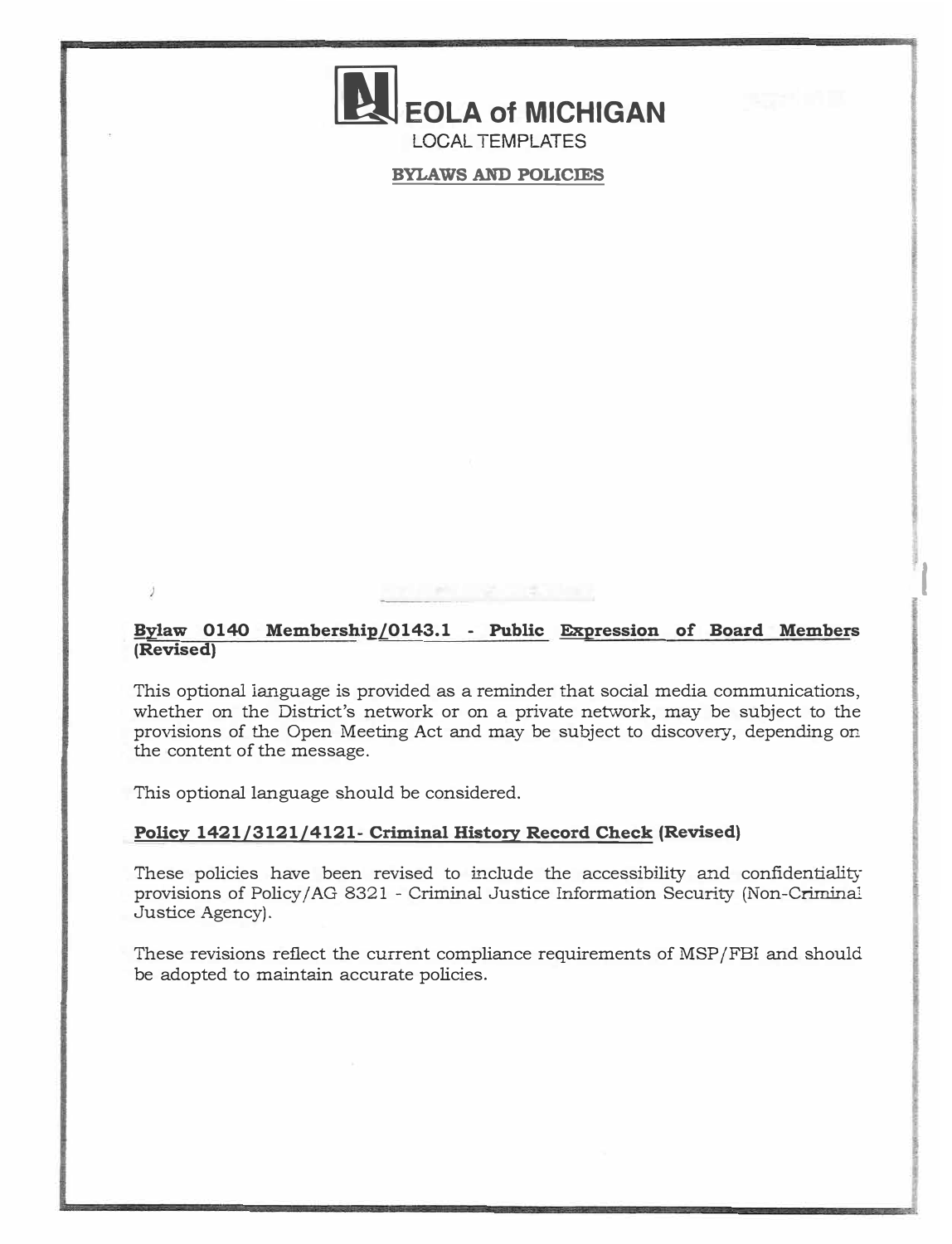

## **Policy 4162 - Controlled Substance and Alcohol Policy for Commercial Motor Vehicle (CMV) Drivers and Other Employees Who Perform Safety Sensitive Functions (Revised)**

Revisions to this policy are based on current Federal regulations (49 CFR Part 40), effective January 2018. Key change specifies which substances must be tested. The scope of the policy has been clarified to include those employees who perform safetysensitive functions, as opposed to only "drivers".

Revisions to this policy reflect current Federal regulations and should be adopted to maintain accurate policies.

## **Policy 5111 - Eligibility of Resident/Nonresident Students (Revised)**

Revisions to this policy reflects Federal regulations about enrollment procedures and requirements. Communication/notification requirements are detailed and alternate documents that can verify age and residency have been identified.

Revisions to these policies reflect current Federal and State regulations and should be adopted to maintain accurate policies.

## **Policy 8321 - Criminal Justice Information Security (Non-Criminal Justice Agency) (Revised)**

This policy has been revised to include the latest revisions to information security required of criminal history record information (CHRI) required by the Federal Bureau of Investigation (FBI) and the Michigan State Police (MSP).

These revisions reflect the current state of federal and state regulations and should be adopted to maintain accurate policies.

<u>The Common State State State State State State State State State State State State State State State State State State State State State State State State State State State State State State State State State State State </u>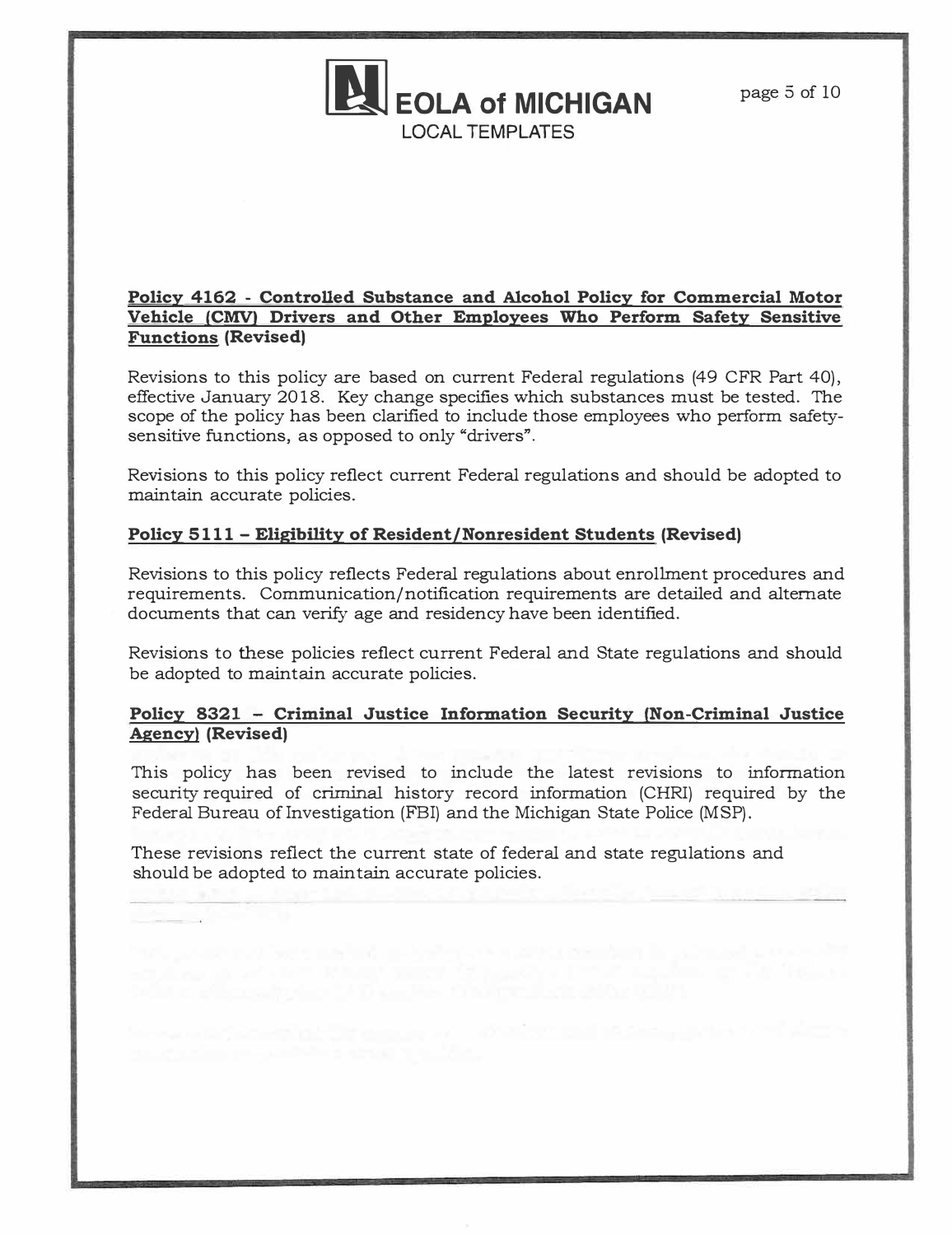## **BOARD OF EDUCATION** BYLAWS **DEXTER COMMUNITY SCHOOL DISTRICT** 0140/page 8 of 19

#### **REVISED BYLAW 0143.1 - VOL. 32, NO. 2 – FEBRUARY 2018**

## 0143.1 **Public Expression of Board Members**

The Board President functions as the official spokesperson for the Board.

From time-to-time, however, individual Board members make public statements on school matters:

- A. to local media;
- B. to local officials and/or State officials.

Sometimes the statements imply, or the readers (listeners) infer, that the opinions expressed or statements made are the official positions of the Board. The misunderstandings that can result from these incidents can embarrass both the member and the Board. Therefore, Board members should, when writing or speaking on school matters to the media, legislators, and other officials, make it clear that their views do not necessarily reflect the views of the Board or of their colleagues on the Board.

- A. This bylaw shall apply to all statements and/or writings by individual Board members not explicitly sanctioned by a majority of its members, except as follows:
	- 1. correspondence, such as legislative proposals, when the Board member has received official guidance from the Board on the matters discussed in the letter
	- 2. routine, not for publication, correspondence of the Superintendent and other Board employees
	- 3. routine "thank you" letters of the Board
	- 4. statements by Board members on nonschool matters (providing the statements do not identify the author as a member of the Board)
	- 5. personal statements not intended for publication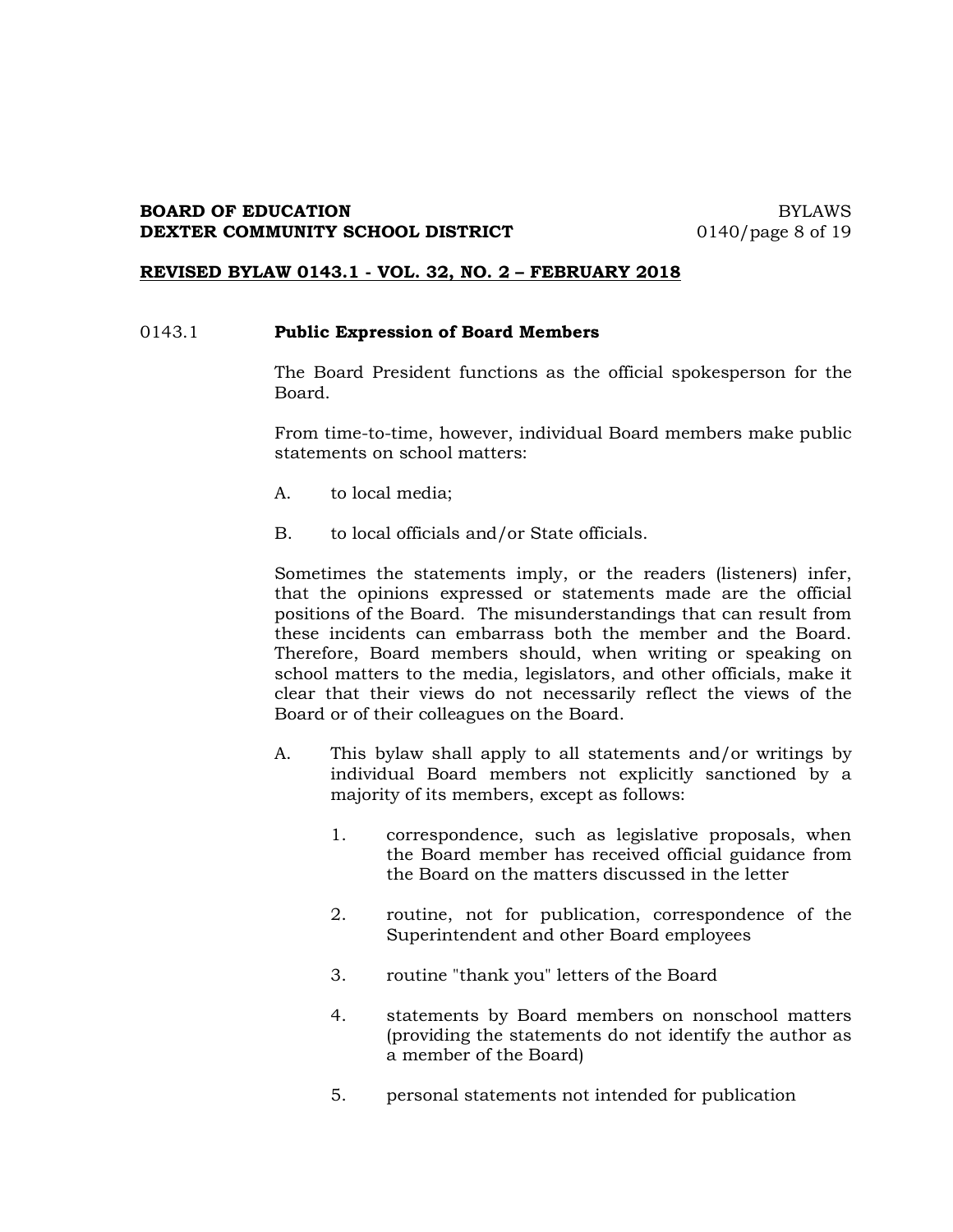#### **BOARD OF EDUCATION** BYLAWS<br> **DEXTER COMMUNITY SCHOOL DISTRICT** 0140/page 9 of 19 **DEXTER COMMUNITY SCHOOL DISTRICT**

B. Copies of this bylaw shall be sent annually to local media by the Board President.

## **[OPTIONAL LANGUAGE]**

[X] A Board member's personal or private use of social media may have unintended, negative consequences to the Board member and/or the District, including possible violations of the Open Meetings Act and issues relating to creation of a public record. Postings to social media should be done in a manner sensitive to the Board member's responsibilities, applicable District policies, and legal obligations.

## **[END OPTIONAL LANGUAGE]**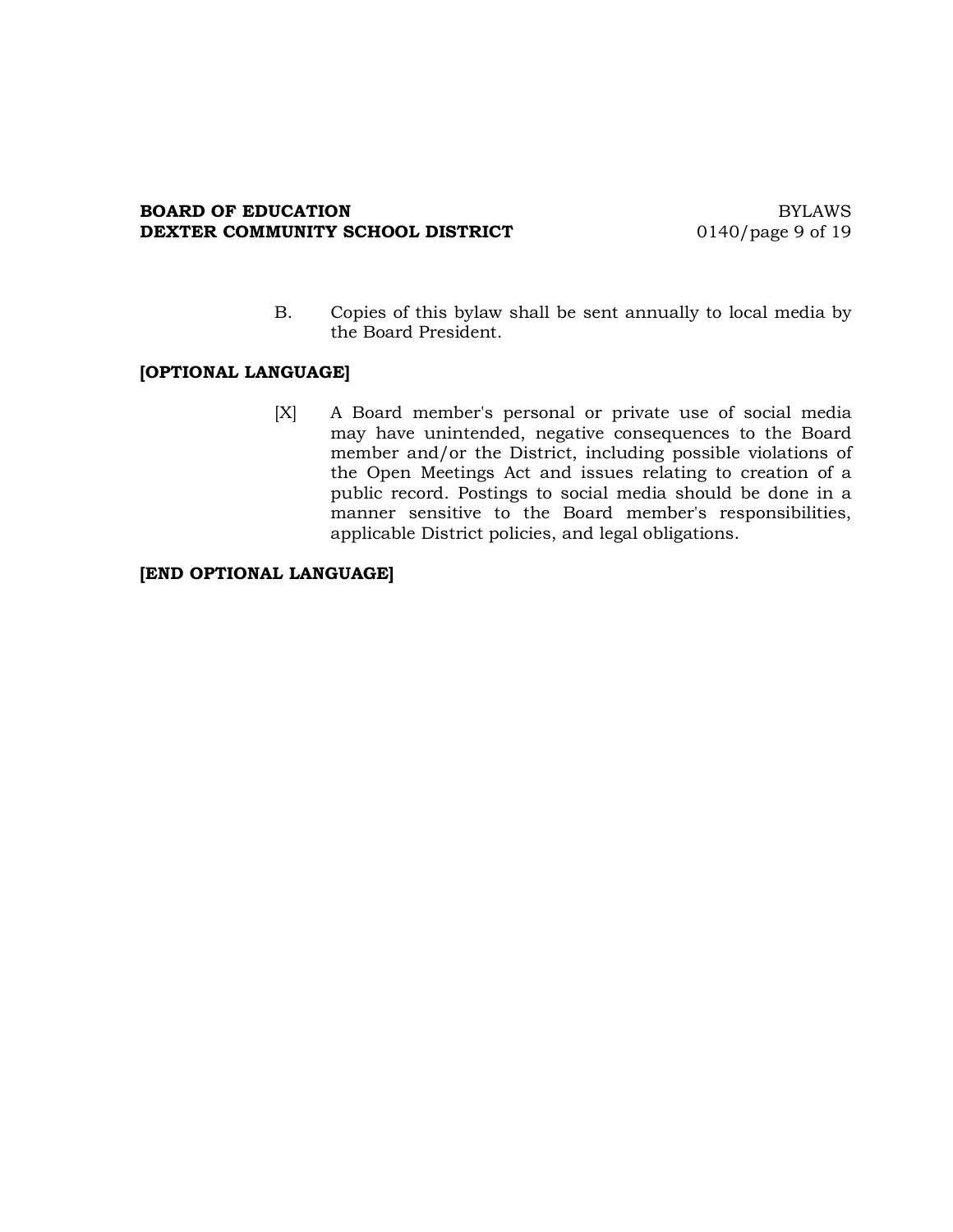## **BOARD OF EDUCATION ADMINISTRATION DEXTER COMMUNITY SCHOOL DISTRICT** 1421/page 1 of 5

#### **REVISED POLICY - VOL. 32, NO. 2 – FEBRUARY 2018**

## CRIMINAL HISTORY RECORD CHECK

Before the District hires any employee (full or part-time) or allows any individual under contract to continuously and regularly work in the schools, a criminal history records check shall be conducted in accordance with State law.

"Under contract" shall apply to individuals, as well as owners and employees of entities, who contract directly with the District or with a third party vendor, management company, or similar contracting entity to provide food, custodial, transportation, counseling or administrative services on more than an intermittent or sporadic basis. It shall also apply to individuals or entities providing instructional services to students or related auxiliary services to special education students.

Prior to allowing an individual, who is subject to the criminal history record check requirement, to work in the District, the District shall submit a fingerprint-based check on the individual, using Michigan State Police (MSP) Form RI-030 (7/2012), regardless of whether the individual will work directly for the District or be contracted through a third-party vendor, management company or similar contracting entity ("Private Contractors"). Except as provided below, the report from the MSP must be received, reviewed and approved by the District prior to the individual commencing work.

Such Private Contractors cannot receive or retain criminal history record information ("CHRI").1 Where the District will contract with a Private Contractor for the services of an individual, the District will notify the Private Contractor(s), after review of the MSP report, whether the individual has been approved to work within the District. The District may not give any details, including the fact that a criminal history check was run. Notice for approval to work in the District should use the Affidavit of Assignment or similar "red light/green light" procedure.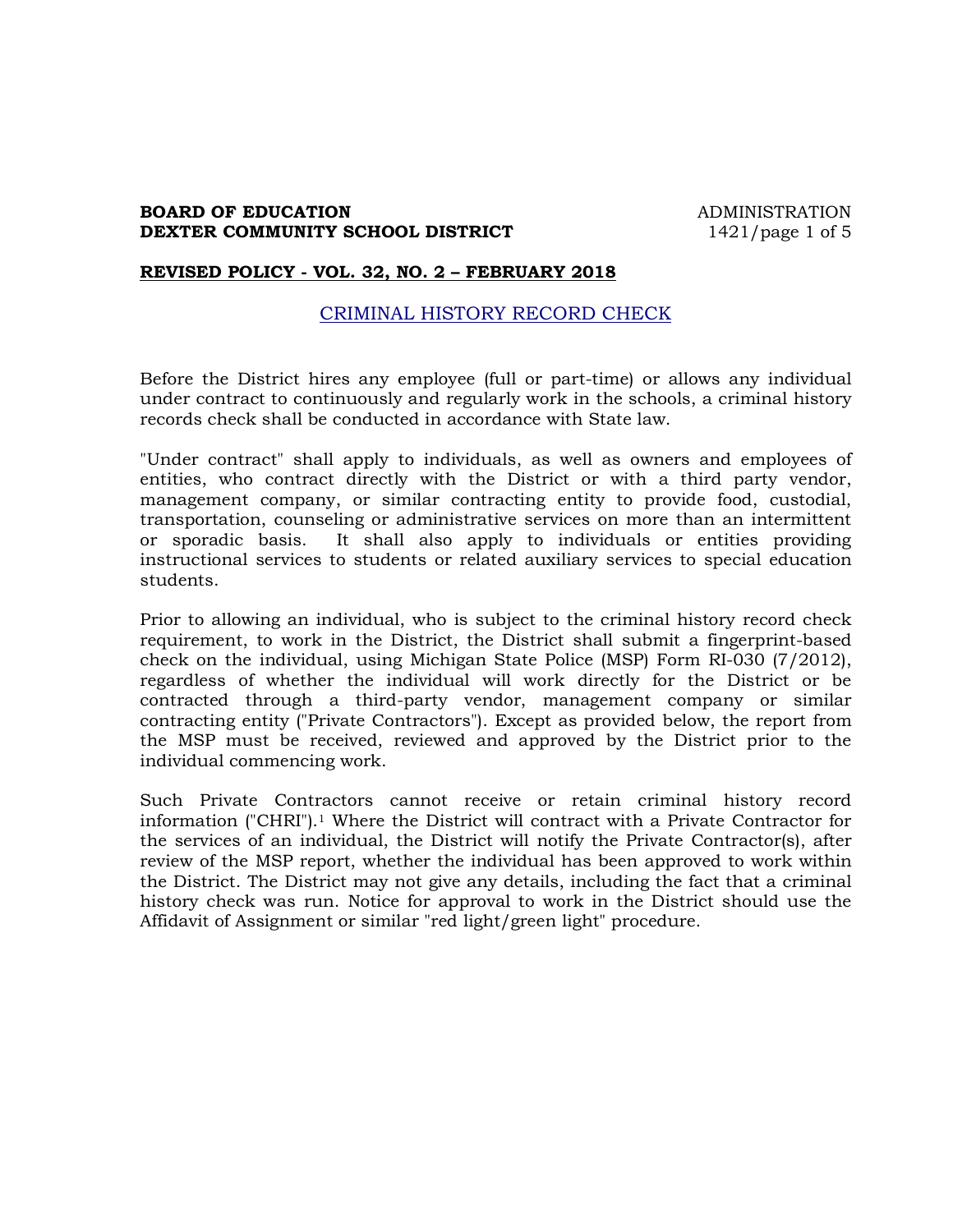## **BOARD OF EDUCATION ADMINISTRATION DEXTER COMMUNITY SCHOOL DISTRICT** 1421/page 2 of 5

Should it be necessary to employ a person or contract for a person to maintain continuity of the program prior to receipt of the criminal history report, the Superintendent may contract on a provisional basis until the report is received. Any such provisional hire requires that:

- A. the record check has been requested;
- B. the applicant has signed a disclosure of all convictions and acknowledges that employment may be terminated if there are discrepancies; and
- C. the hiring occurs during the school year or not more than thirty (30) days before the beginning of the school year.

Individuals working in multiple districts may authorize the release of a prior criminal history records check with another district in lieu of an additional check for either direct employment or working regularly and consistently under contract in the schools.

Individuals who previously received a statutorily required criminal background check and who have been continuously employed by a school district, intermediate school district, public school academy or non-public school within the State, with no separation, may have their previous record check sent to the District in lieu of submitting to a new criminal background check. If this method is used, the Superintendent must confirm that the record belongs to that individual and whether there have been any additional convictions by processing the individual's name, sex and date of birth through the Internet Criminal History Access Tool (ICHAT).

"No separation," for purposes of the preceding paragraph, means a lay off or leave of absence of less than twelve (12) months with the same employer; or the employee transfers without a break in service to another school district, intermediate school district, public school academy or non-public school within the State.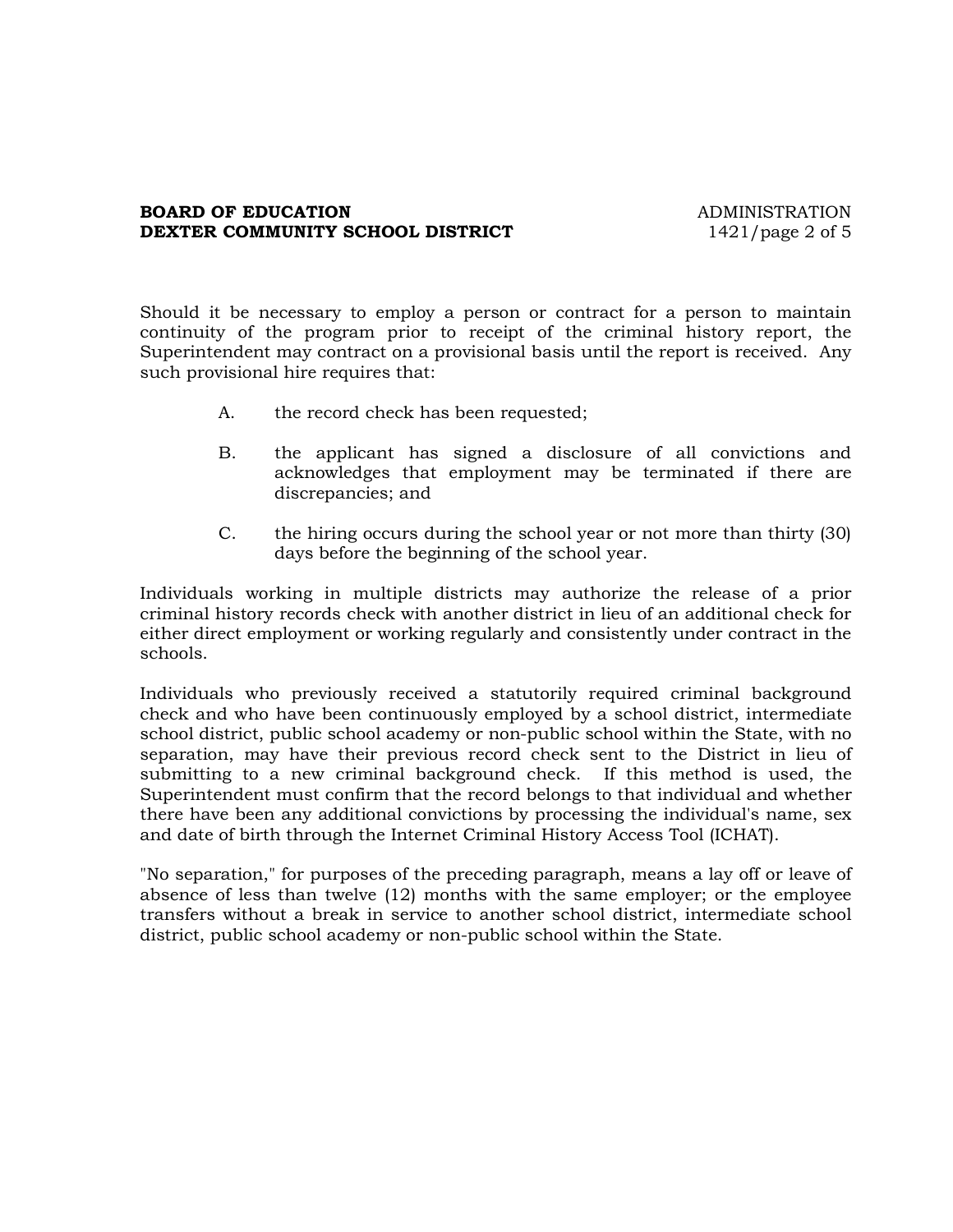## **BOARD OF EDUCATION** ADMINISTRATION **DEXTER COMMUNITY SCHOOL DISTRICT** 1421/page 3 of 5

All CHRI received from the State Police or produced by the State Police and received by the District from another proper source, will be maintained pursuant to Policy 8321.

When the District receives a report that shows an individual has been convicted of a listed offense under State statutes or any felony, the Superintendent shall take steps to verify that information using public records, in accordance with the procedures provided by the State Department of Education.

Verified convictions may result in termination of employment or rejection of an application. The District will not hire or continue to employ any individual, either directly or as a contracted employee to work regularly and continuously in the schools, who has been convicted of a "listed" offense as defined in M.C.L. 28.722. The District will not hire or continue to employ any individual, either directly or as a contracted employee to work regularly and continuously in the schools, who has been convicted of any felony unless both the Superintendent and the Board provide written approval.

The District must report as directed by and to the State Department of Education the verified information regarding conviction for any listed offense or conviction for any felony and the action taken by the District with regard to such conviction. Such report shall be filed within sixty (60) days of receipt of the original report of the conviction.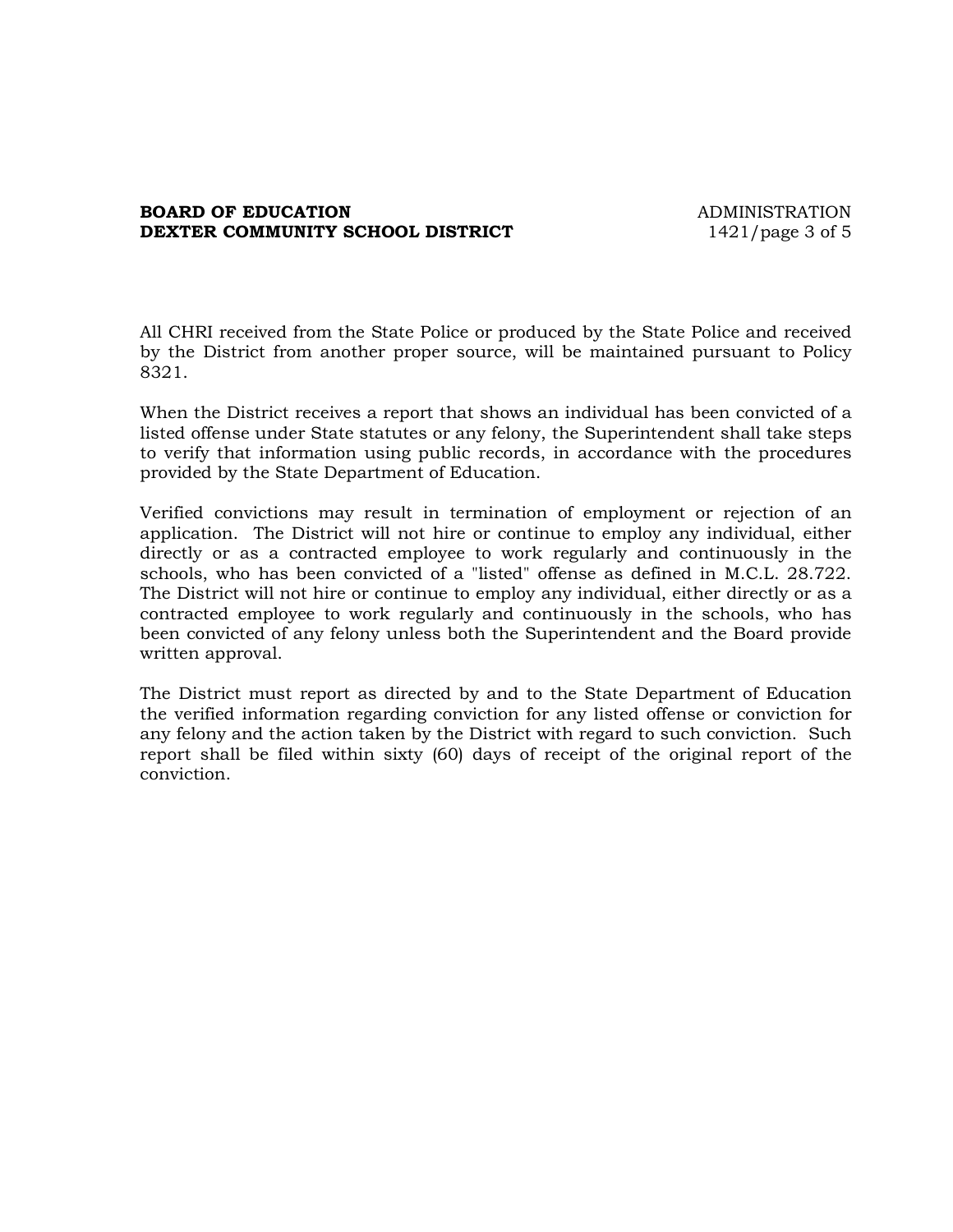## **BOARD OF EDUCATION** ADMINISTRATION **DEXTER COMMUNITY SCHOOL DISTRICT** 1421/page 4 of 5

The Superintendent shall establish the necessary procedures for obtaining from the Criminal Records Division of the State Police any criminal history on the applicant maintained by the State Police. In addition, the Superintendent shall request the State Police to obtain a criminal history records check from the Federal Bureau of Investigation.

An applicant must

**(X)** submit, at no expense to the District,

#### **or**

**( )** provide, at the District's expense,

a set of fingerprints, prepared by an entity approved by the Michigan State Police, as part of his/her employment application or as required by State law for continued employment. In the case of difficult-to-fill positions, the Superintendent may opt to provide fingerprints at the District's expense.

## Confidentiality

All information and records obtained from such criminal background inquiries and disclosures are to be considered confidential and shall not be released or disseminated to those who have not been given access to CHRI by the Superintendent Violation of confidentiality is considered a misdemeanor punishable by a fine up to \$10,000.

Any notification received from the Michigan Department of Education or Michigan State Police regarding District employees with criminal convictions shall be exempt from disclosure under the Freedom of Information Act (FOIA) for the first fifteen (15) days until the accuracy of the information can be verified. Thereafter, only information about felony convictions or misdemeanor convictions involving physical or sexual abuse may be disclosed in reference to a FOIA request.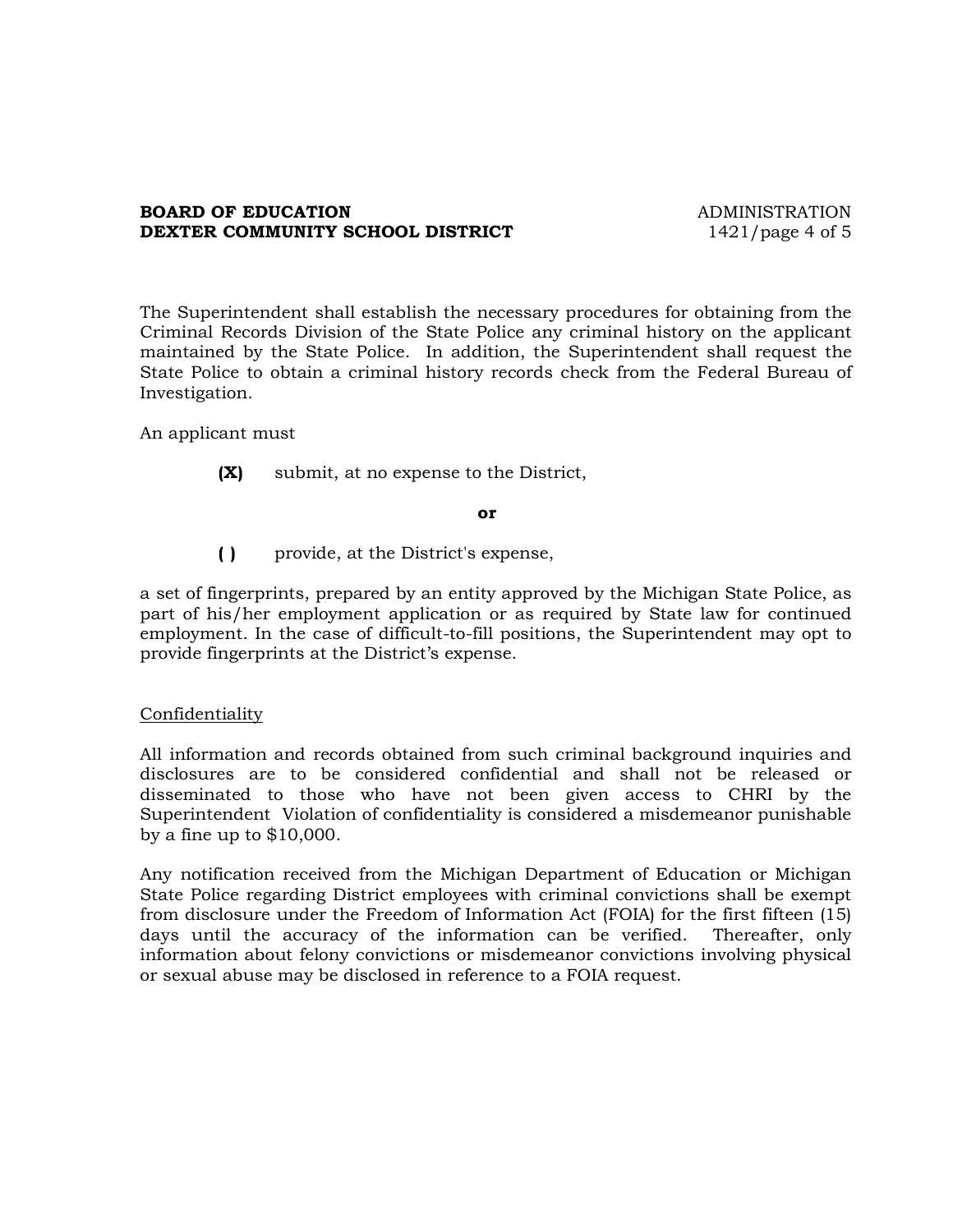## **BOARD OF EDUCATION ADMINISTRATION DEXTER COMMUNITY SCHOOL DISTRICT** 1421/page 5 of 5

CHRI may be released with the written authorization of the individual.

Records may also be released, in accordance with statute, upon the request of a school district, intermediate school district, public school academy or non-public school when the individual is an applicant for employment at such school and there has been no separation from service, as defined in this policy and by statute.

M.C.L. 380.1230 et. seq., 380.1535, 380.1535a, 380.1809, 28.722

**© NEOLA 2018**

\_\_\_\_\_\_\_\_\_\_\_\_\_\_\_\_\_\_\_\_\_\_

<sup>&</sup>lt;sup>1</sup> Individuals who submit and receive such criminal history record checks on behalf of the District must be direct employees of the District. Notwithstanding this, Information Technology contractors and vendors may be granted access to CHRI subject to successful completion of a national fingerprint-based criminal history record check as detailed in Policy 8321.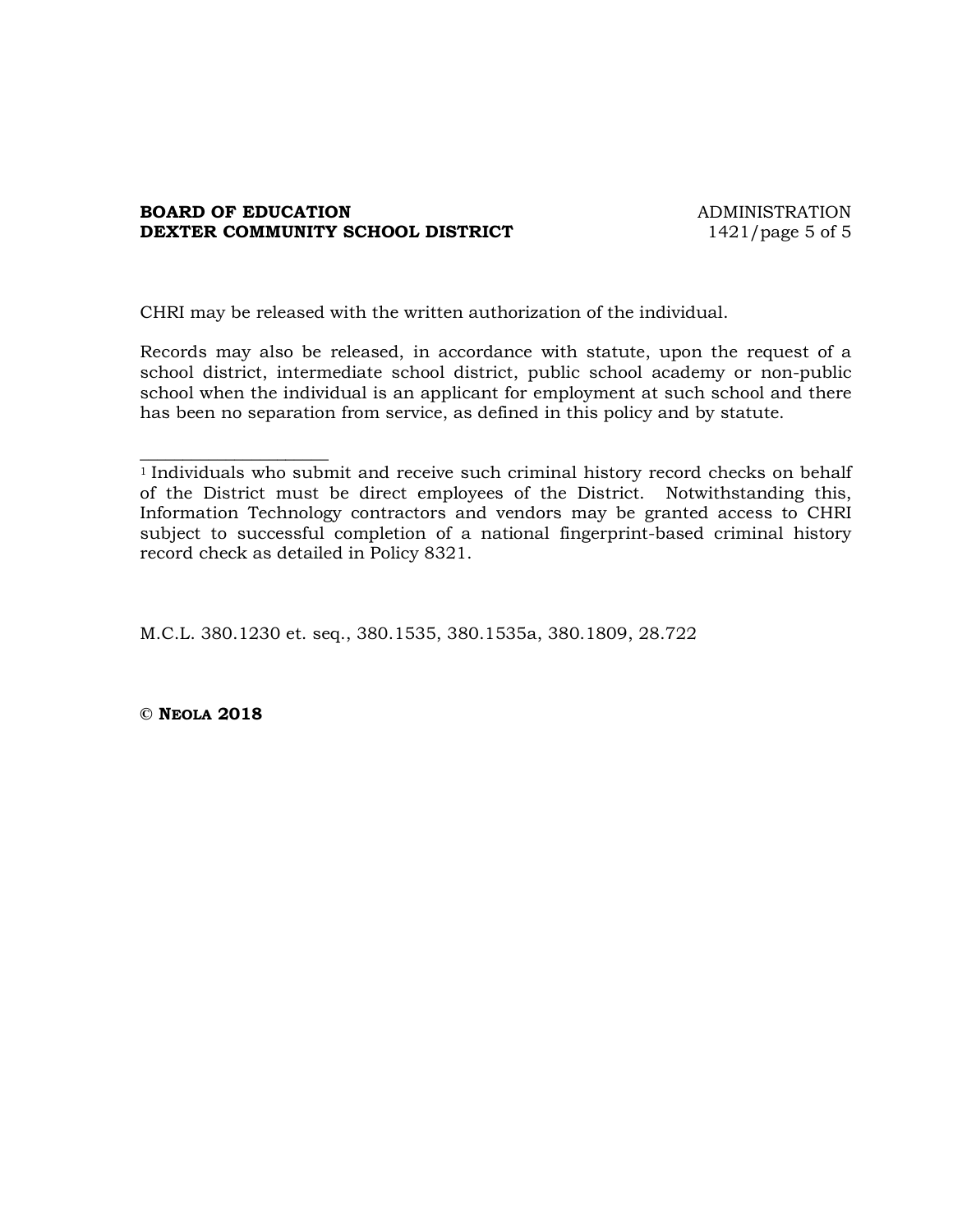## **BOARD OF EDUCATION PROFESSIONAL STAFF DEXTER COMMUNITY SCHOOL DISTRICT** 3121/page 1 of 5

#### **REVISED POLICY - VOL. 32, NO. 2 – FEBRUARY 2018**

## CRIMINAL HISTORY RECORD CHECK

Before the District hires any employee (full or part-time) or allows any individual under contract to continuously and regularly work in the schools, a criminal history records check shall be conducted in accordance with State law.

"Under contract" shall apply to individuals, as well as owners and employees of entities, who contract directly with the District or with a third party vendor, management company, or similar contracting entity to provide food, custodial, transportation, counseling or administrative services on more than an intermittent or sporadic basis. It shall also apply to individuals or entities providing instructional services to students or related auxiliary services to special education students.

Prior to allowing an individual, who is subject to the criminal history record check requirement, to work in the District, the District shall submit a fingerprint-based check on the individual, using Michigan State Police (MSP) Form RI-030 (7/2012), regardless of whether the individual will work directly for the District or be contracted through a third-party vendor, management company or similar contracting entity ("Private Contractors"). Except as provided below, the report from the MSP must be received, reviewed and approved by the District prior to the individual commencing work.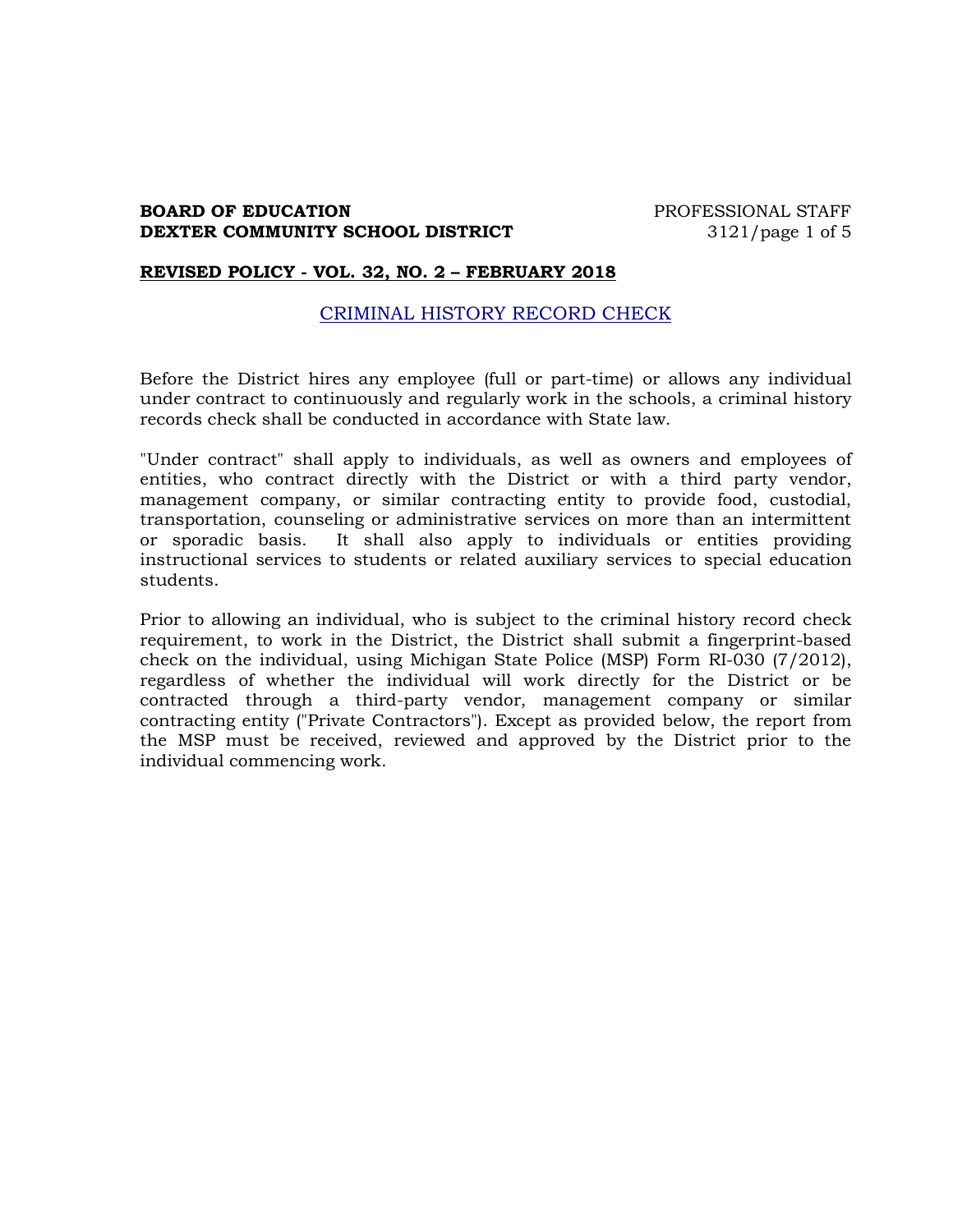## **BOARD OF EDUCATION EXECUTE:** PROFESSIONAL STAFF **DEXTER COMMUNITY SCHOOL DISTRICT** 3121/page 2 of 5

Such Private Contractors cannot receive or retain criminal history record information ("CHRI").<sup>1</sup> Where the District will contract with a Private Contractor for the services of an individual, the District will notify the Private Contractor(s), after review of the MSP report, whether the individual has been approved to work within the District. The District may not give any details, including the fact that a criminal history check was run. Notice for approval to work in the District should use the Affidavit of Assignment or similar "red light/green light" procedure.

Should it be necessary to employ a person or contract for a person to maintain continuity of the program prior to receipt of the criminal history report, the Superintendent may contract on a provisional basis until the report is received. Any such provisional hire requires that:

- A. the record check has been requested;
- B. the applicant has signed a disclosure of all convictions and acknowledges that employment may be terminated if there are discrepancies; and
- C. the hiring occurs during the school year or not more than thirty (30) days before the beginning of the school year.

For substitute teachers or substitute bus drivers currently working in another district, public school academy or non-public school in the State, the Superintendent may use a report received from the State Police by such school to confirm the individual has no criminal history. Absent such confirmation, a criminal history record check shall be performed.

Individuals working in multiple districts may authorize the release of a prior criminal history records check with another district in lieu of an additional check for either direct employment or working regularly and consistently under contract in the schools.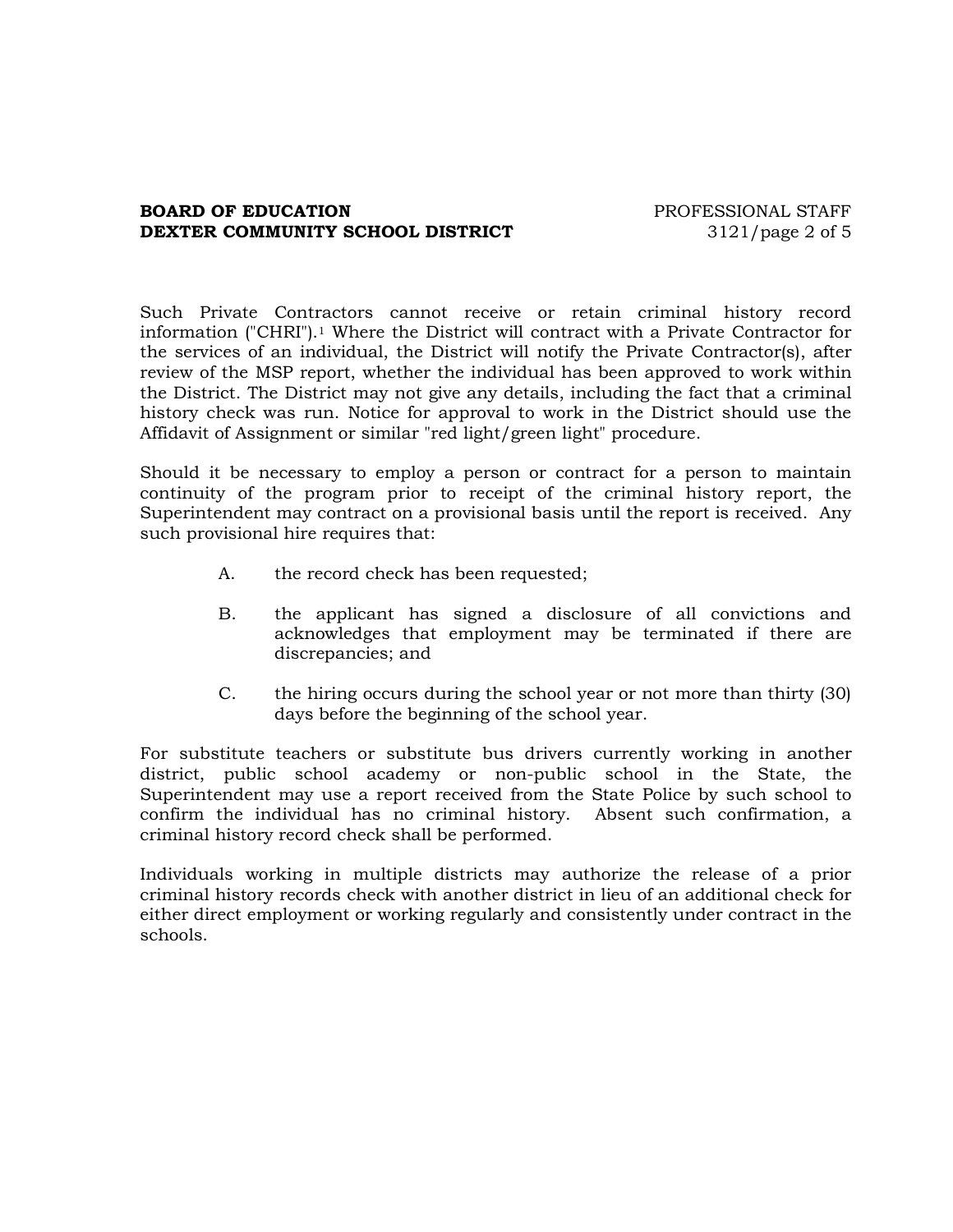## **BOARD OF EDUCATION EXECUTE:** PROFESSIONAL STAFF **DEXTER COMMUNITY SCHOOL DISTRICT** 3121/page 3 of 5

Individuals who previously received a statutorily required criminal background check and who have been continuously employed by a school district, intermediate school district, public school academy or non-public school within the State, with no separation, may have their previous record check sent to the District in lieu of submitting to a new criminal background check. If this method is used, the Superintendent must confirm that the record belongs to that individual and whether there have been any additional convictions by processing the individual's name, sex and date of birth through the Internet Criminal History Access Tool (ICHAT).

"No separation," for purposes of the preceding paragraph, means a lay off or leave of absence of less than twelve (12) months with the same employer; or the employee transfers without a break in service to another school district, intermediate school district, public school academy or non-public school within the State.

All CHRI received from the State Police, or produced by the State Police and received by the District from another proper source, will be maintained pursuant to Policy 8321.

When the District receives a report that shows an individual has been convicted of a listed offense under State statutes or any felony, the Superintendent shall take steps to verify that information using public records, in accordance with the procedures provided by the State Department of Education.

Verified convictions may result in termination of employment or rejection of an application. The District will not hire or continue to employ any individual, either directly or as a contracted employee to work regularly and continuously in the schools, who has been convicted of a "listed" offense as defined in M.C.L. 28.722. The District will not hire or continue to employ any individual, either directly or as a contracted employee to work regularly and continuously in the schools, who has been convicted of any felony unless both the Superintendent and the Board provide written approval.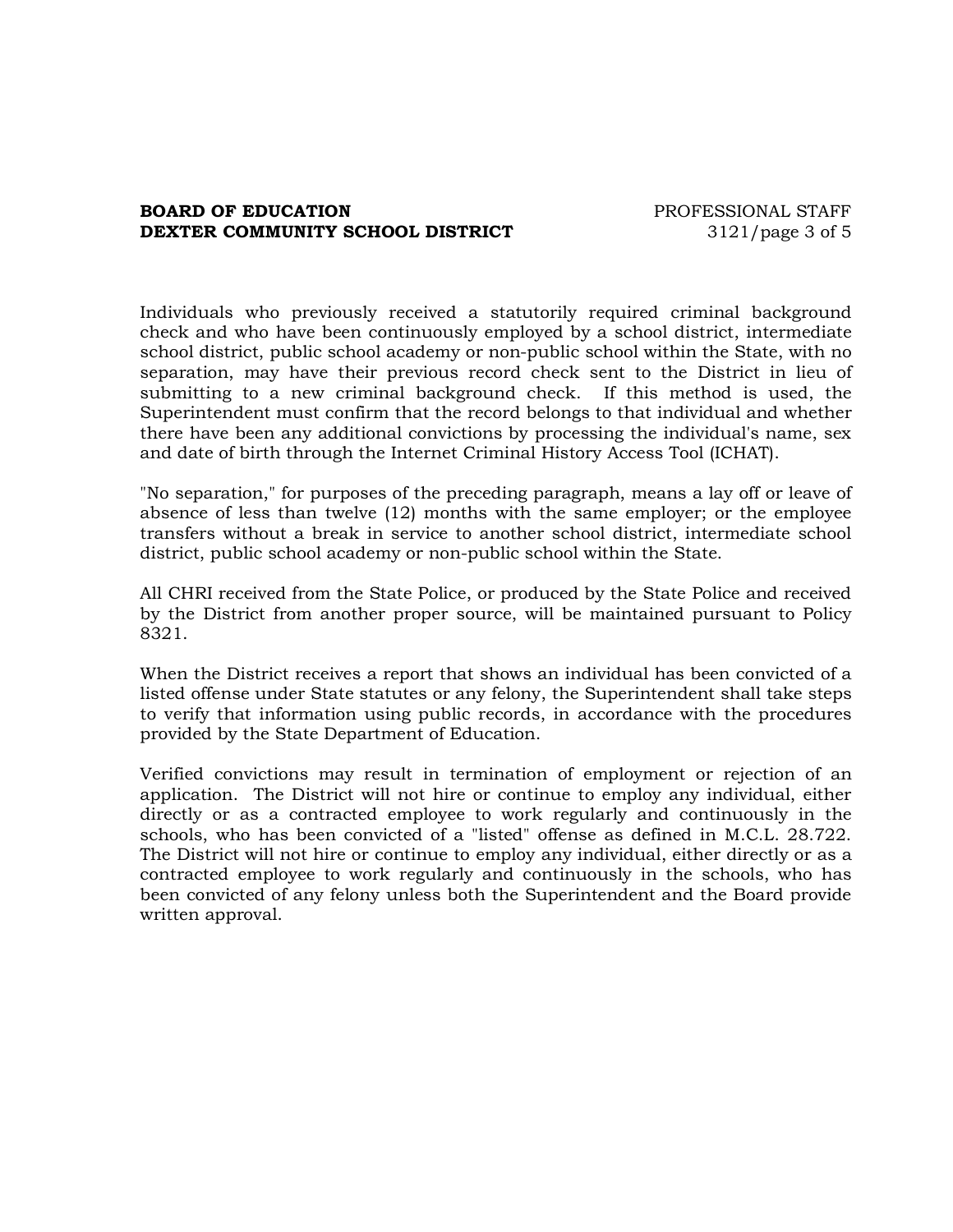## **BOARD OF EDUCATION EXECUTE:** PROFESSIONAL STAFF **DEXTER COMMUNITY SCHOOL DISTRICT** 3121/page 4 of 5

The District must report as directed by and to the State Department of Education the verified information regarding conviction for any listed offense or conviction for any felony and the action taken by the District with regard to such conviction. Such report shall be filed within sixty (60) days of receipt of the original report of the conviction.

The Superintendent shall establish the necessary procedures for obtaining from the Criminal Records Division of the State Police any criminal history on the applicant maintained by the State Police. In addition, the Superintendent shall request the State Police to obtain a criminal history records check from the Federal Bureau of Investigation.

An applicant must

**(X)** submit, at no expense to the District,

#### **or**

**( )** provide, at the District's expense,

a set of fingerprints, prepared by an entity approved by the Michigan State Police, as part of his/her employment application or as required by State law for continued employment. In the case of difficult-to-fill positions, the Superintendent may opt to provide fingerprints at the District's expense.

## Confidentiality

All information and records obtained from such criminal background inquiries and disclosures are to be considered confidential and shall not be released or disseminated to those who have not been given access to CHRI by the Superintendent Violation of confidentiality is considered a misdemeanor punishable by a fine up to \$10,000.

Any notification received from the Michigan Department of Education or Michigan State Police regarding District employees with criminal convictions shall be exempt from disclosure under the Freedom of Information Act (FOIA) for the first fifteen (15) days until the accuracy of the information can be verified. Thereafter, only information about felony convictions or misdemeanor convictions involving physical or sexual abuse may be disclosed in reference to a FOIA request.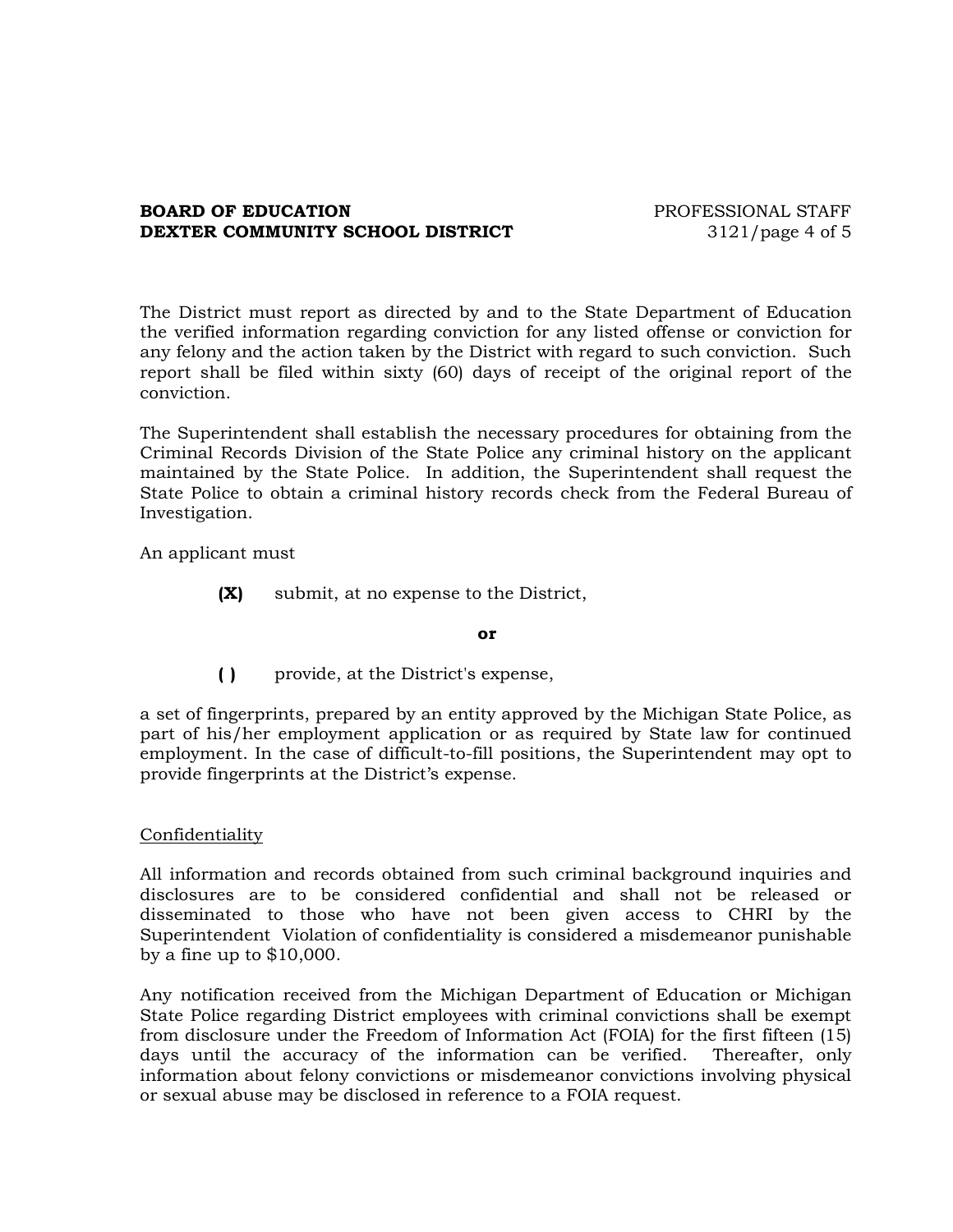## **BOARD OF EDUCATION PROFESSIONAL STAFF DEXTER COMMUNITY SCHOOL DISTRICT** 3121/page 5 of 5

CHRI may be released with the written authorization of the individual.

Records may also be released, in accordance with statute, upon the request of a school district, intermediate school district, public school academy or non-public school when the individual is an applicant for employment at such school and there has been no separation from service, as defined in this policy and by statute.

M.C.L. 380.1230 et. seq., 380.1535, 380.1535a, 380.1809, 28.722

**© NEOLA 2018**

\_\_\_\_\_\_\_\_\_\_\_\_\_\_\_\_\_\_\_\_\_\_

<sup>&</sup>lt;sup>1</sup> Individuals who submit and receive such criminal history record checks on behalf of the District must be direct employees of the District. Notwithstanding this, Information Technology contractors and vendors may be granted access to CHRI subject to successful completion of a national fingerprint-based criminal history record check as detailed in Policy 8321.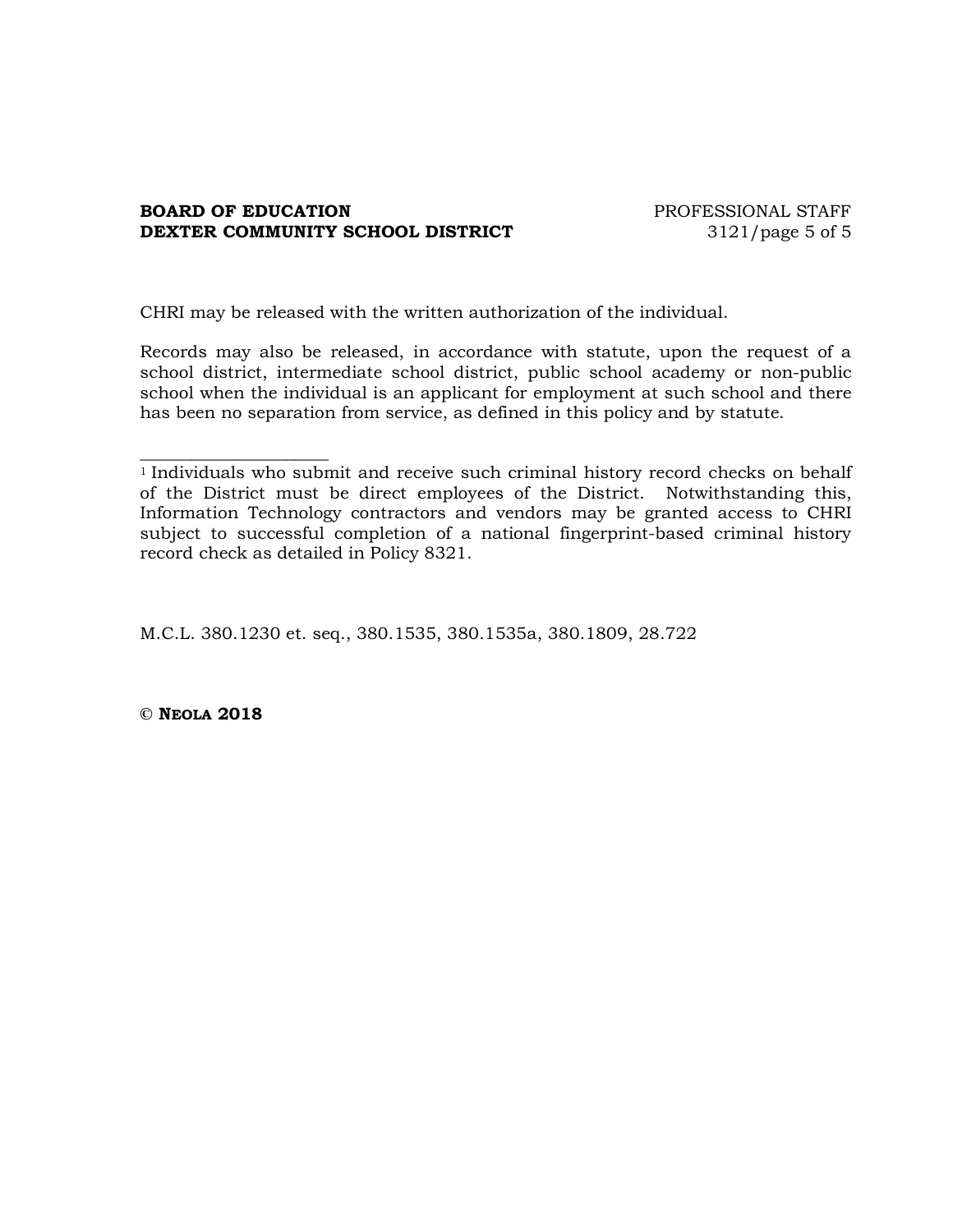## **BOARD OF EDUCATION** SUPPORT STAFF **DEXTER COMMUNITY SCHOOL DISTRICT** 4121/page 1 of 5

#### **REVISED POLICY - VOL. 32, NO. 2 – FEBRUARY 2018**

## CRIMINAL HISTORY RECORD CHECK

Before the District hires any employee (full or part-time) or allows any individual under contract to continuously and regularly work in the schools, a criminal history records check shall be conducted in accordance with State law.

"Under contract" shall apply to individuals, as well as owners and employees of entities, who contract directly with the District or with a third-party vendor, management company, or similar contracting entity, to provide food, custodial, transportation, counseling or administrative services on more than an intermittent or sporadic basis. It shall also apply to individuals or entities providing instructional services to students or related auxiliary services to special education students.

Prior to allowing an individual, who is subject to the criminal history record check requirement, to work in the District, the District shall submit a fingerprint-based check on the individual, using Michigan State Police (MSP) Form RI-030 (7/2012), regardless of whether the individual will work directly for the District or be contracted through a third-party vendor, management company or similar contracting entity ("Private Contractors"). Except as provided below, the report from the MSP must be received, reviewed and approved by the District prior the individual commencing work.

Such Private Contractor(s) cannot receive or retain criminal history record information ("CHRI").1 Where the District will contract with a Private Contractor for the services of an individual, the District will notify the Private Contractor(s), after review of the MSP report, whether the individual has been approved to work within the District. The District may not give any details, including the fact that a criminal history check was run. Notice for approval to work in the District should use the Affidavit of Assignment or similar "red light/green light" procedure.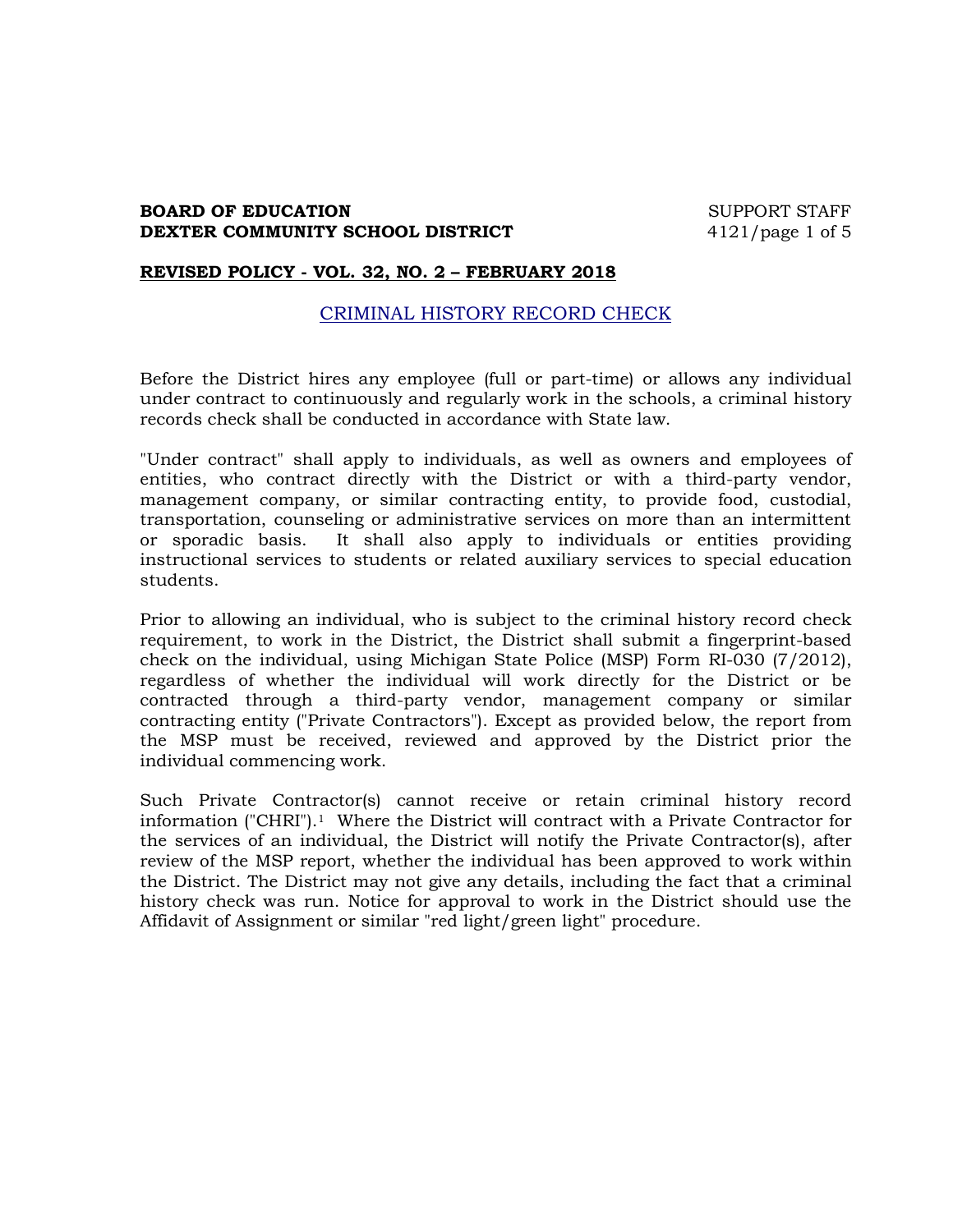## **BOARD OF EDUCATION** SUPPORT STAFF **DEXTER COMMUNITY SCHOOL DISTRICT** 4121/page 2 of 5

Should it be necessary to employ a person or contract for a person to maintain continuity of the program prior to receipt of the criminal history report, the Superintendent may contract on a provisional basis until the report is received. Any such provisional hire requires that:

- A. the record check has been requested;
- B. the applicant has signed a disclosure of all convictions and acknowledges that employment may be terminated if there are discrepancies; and
- C. the hiring occurs during the school year or not more than thirty (30) days before the beginning of the school year.

Such an inquiry shall also be made for regular substitutes who may be employed by the District. A substitute support staff person shall be required to submit to a criminal history records check.

Individuals working in multiple districts may authorize the release of a prior criminal history records check with another district in lieu of an additional check for either direct employment or working regularly and consistently under contract in the schools.

Individuals who previously received a statutorily required criminal background check and who have been continuously employed by a school district, intermediate school district, public school academy or non-public school within the State, with no separation, may have their previous record check sent to the District in lieu of submitting to a new criminal background check. If this method is used, the Superintendent must confirm that the record belongs to that individual and whether there have been any additional convictions by processing the individual's name, sex and date of birth through the Internet Criminal History Access Tool (ICHAT).

"No separation," for purposes of the preceding paragraph, means a lay off or leave of absence of less than twelve (12) months with the same employer; or the employee transfers without a break in service to another school district, intermediate school district, public school academy or non-public school within the State.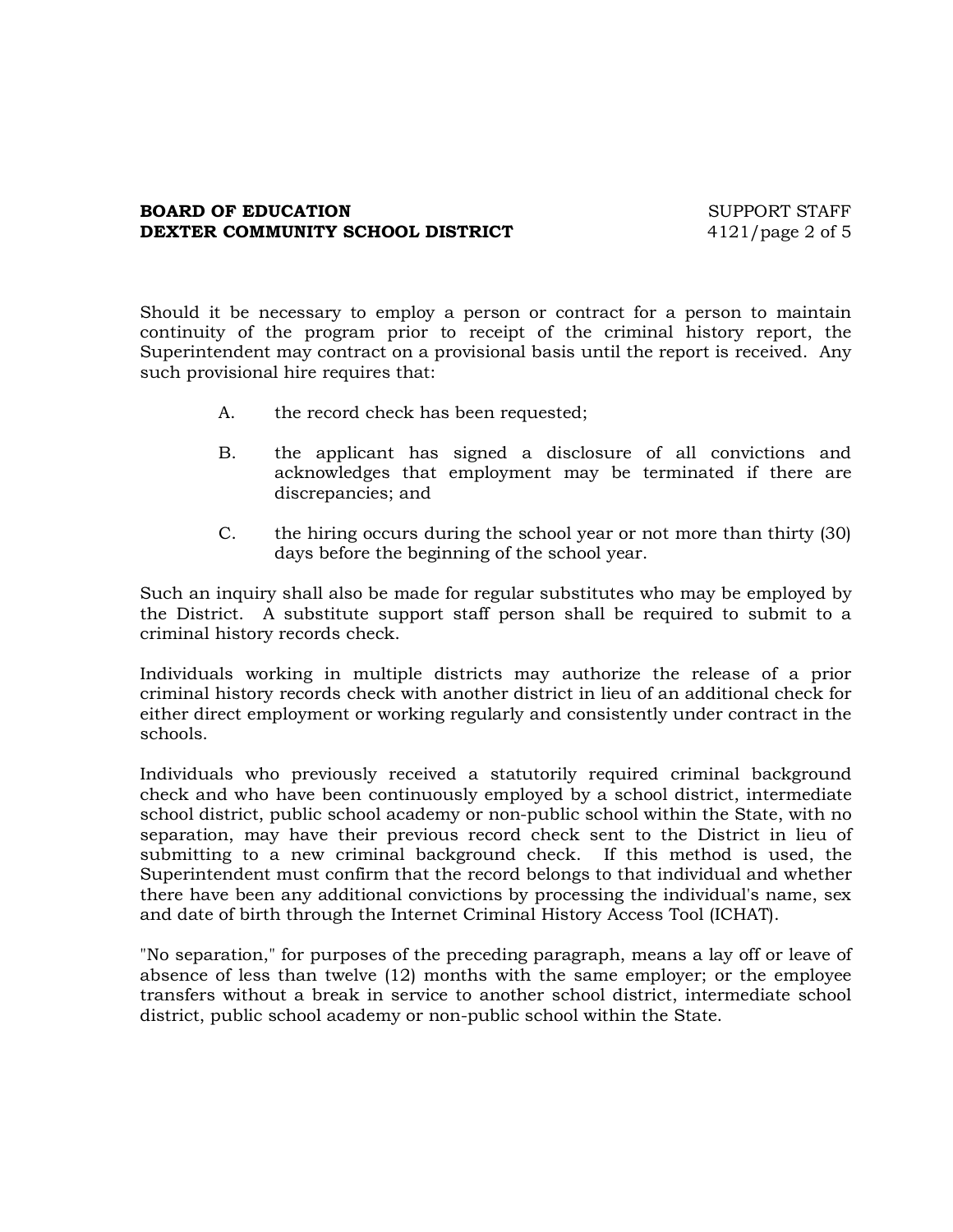## **BOARD OF EDUCATION** SUPPORT STAFF **DEXTER COMMUNITY SCHOOL DISTRICT** 4121/page 3 of 5

All CHRI received from the State Police or produced by the State Police and received by the District from another proper source, will be maintained pursuant to Policy 8321.

When the District receives a report that shows an individual has been convicted of a listed offense under State statutes or any felony, the Superintendent shall take steps to verify that information using public records, in accordance with the procedures provided by the State Department of Education.

Verified convictions may result in termination of employment or rejection of an application. The District will not hire or continue to employ any individual, either directly or as a contracted employee to work regularly and continuously in the schools, who has been convicted of a "listed" offense as defined in M.C.L. 28.722. The District will not hire or continue to employ any individual, either directly or as a contracted employee to work regularly and continuously in the schools, who has been convicted of any felony unless both the Superintendent and the Board provide written approval.

The District must report as directed by and to the State Department of Education the verified information regarding conviction for any listed offense or conviction for any felony and the action taken by the District with regard to such conviction. Such report shall be filed within sixty (60) days of receipt of the original report of the conviction.

The Superintendent shall establish the necessary procedures for obtaining from the Criminal Records Division of the State Police any criminal history on the applicant maintained by the State Police. In addition, the Superintendent shall request the State Police to obtain a criminal history records check from the Federal Bureau of Investigation.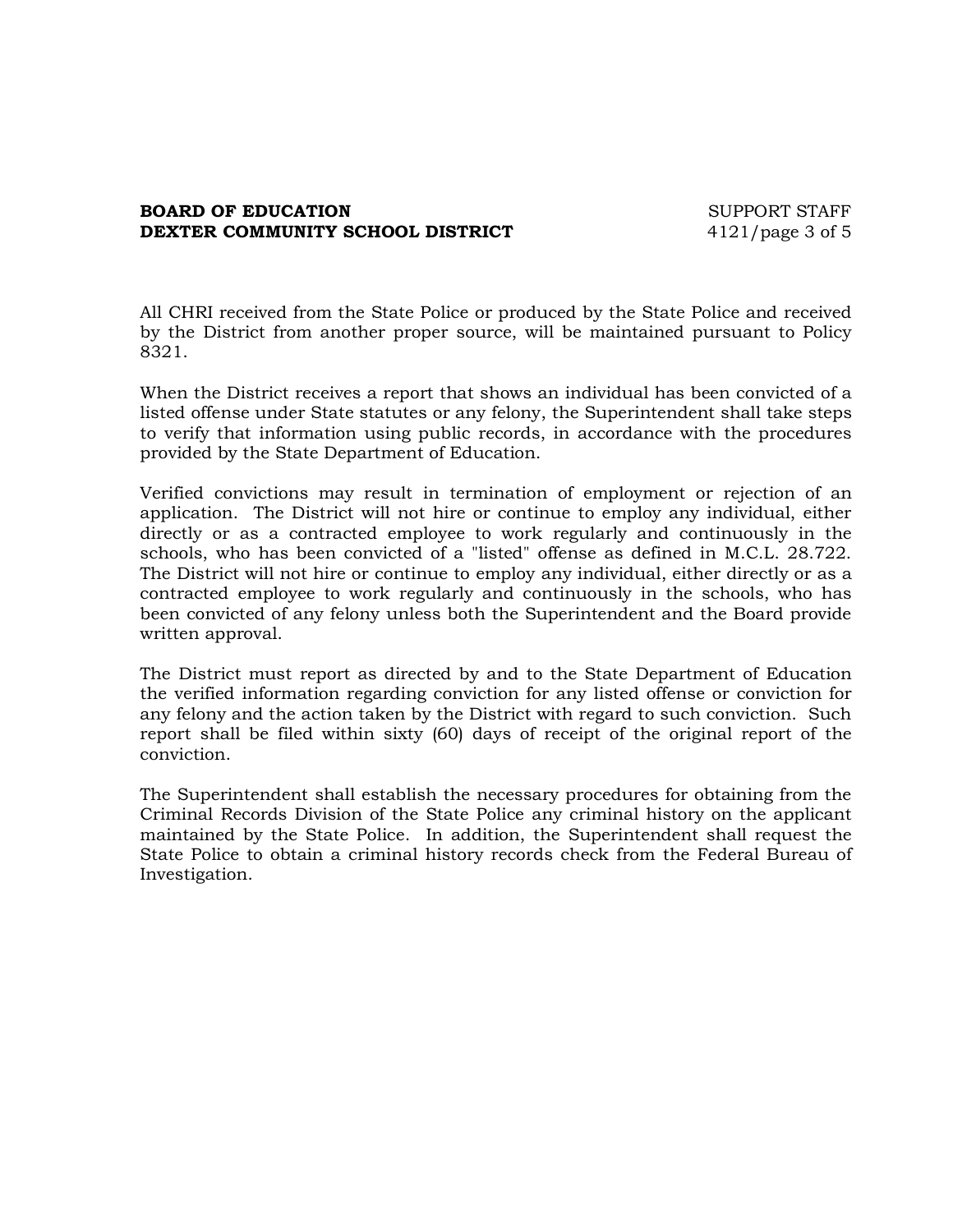## **BOARD OF EDUCATION** SUPPORT STAFF **DEXTER COMMUNITY SCHOOL DISTRICT** 4121/page 4 of 5

An applicant must

**(X)** submit, at no expense to the District,

**or**

**( )** provide, at the District's expense,

a set of fingerprints, prepared by an entity approved by the Michigan State Police, as part of his/her employment application or as required by State law for continued employment. In the case of difficult-to-fill positions, the Superintendent may opt to provide fingerprints at the District's expense.

## Confidentiality

All information and records obtained from such inquiries and disclosures are to be considered confidential and shall not be released or disseminated to those who have not been given access to CHRI by the Superintendent. Violation of confidentiality is considered a misdemeanor punishable by a fine up to \$10,000.

Any notification received from the Michigan Department of Education or Michigan State Police regarding District employees with criminal convictions shall be exempt from disclosure under the Freedom of Information Act (FOIA) for the first fifteen (15) days until the accuracy of the information can be verified. Thereafter, only information about felony convictions or misdemeanor convictions involving physical or sexual abuse may be disclosed in reference to a FOIA request.

CHRI may be released with the written authorization of the individual.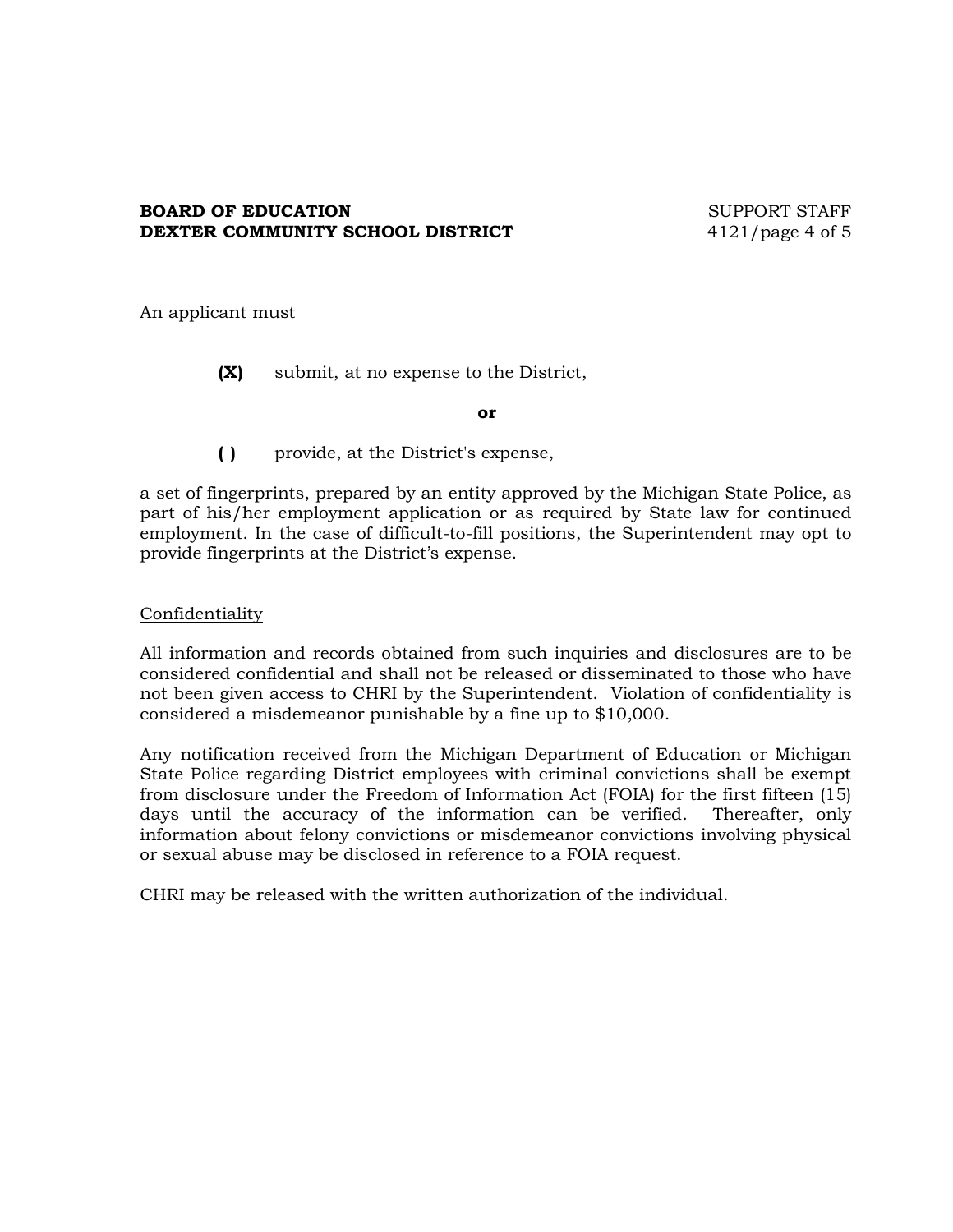## **BOARD OF EDUCATION** SUPPORT STAFF **DEXTER COMMUNITY SCHOOL DISTRICT** 4121/page 5 of 5

Records may also be released, in accordance with statute, upon the request of a school district, intermediate school district, public school academy or non-public school when the individual is an applicant for employment at such school and there has been no separation from service, as defined in this policy and by statute.

M.C.L. 380.1230 et seq., 380.1535, 380.1535a, 380.1809, 28.722

**© NEOLA 2018**

\_\_\_\_\_\_\_\_\_\_\_\_\_\_\_\_\_\_\_\_\_\_

<sup>&</sup>lt;sup>1</sup> Individuals who submit and receive such criminal history record checks on behalf of the District must be direct employees of the District. Notwithstanding this, Information Technology contractors and vendors may be granted access to CHRI subject to successful completion of a national fingerprint-based criminal history record check as detailed in Policy 8321.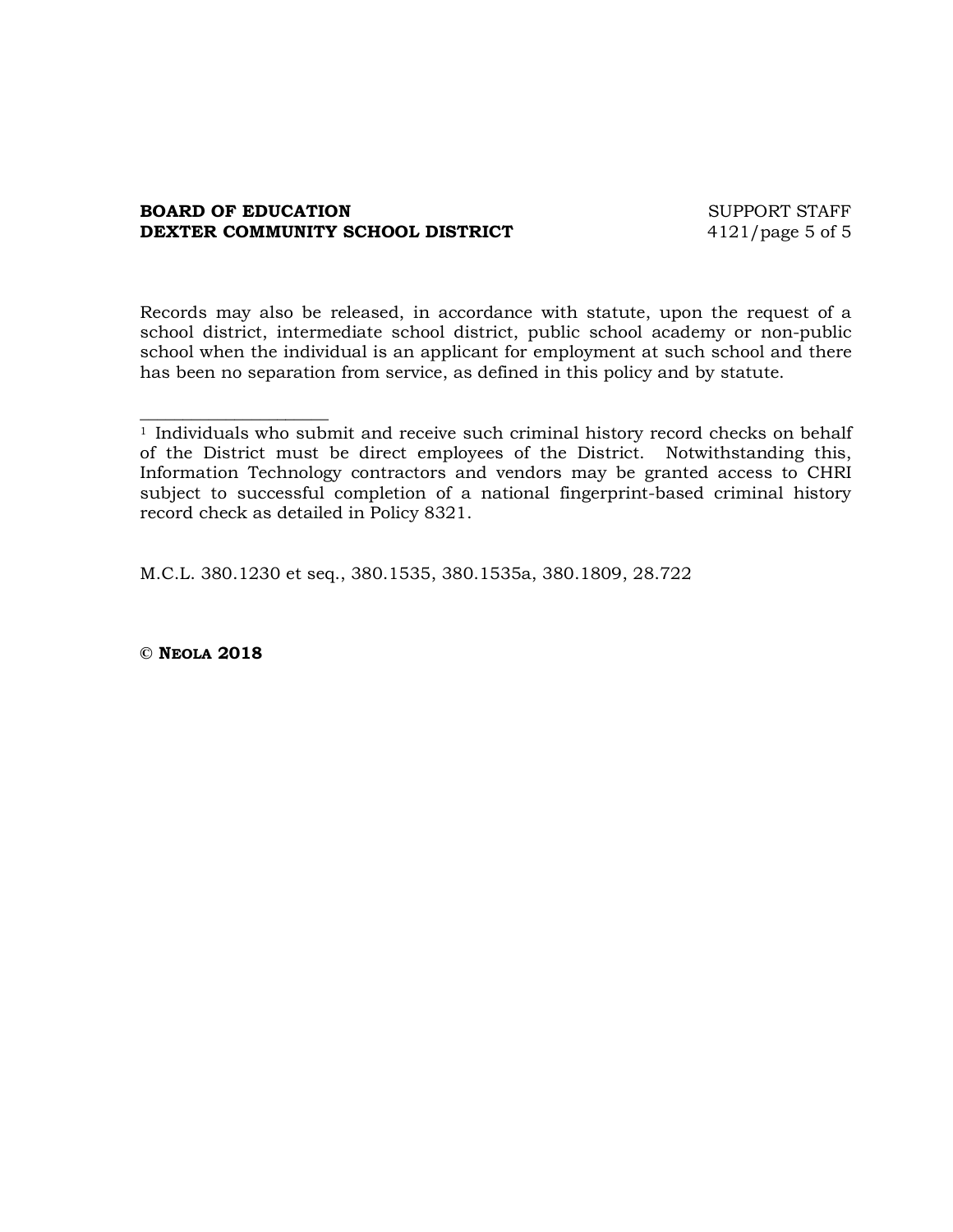## **BOARD OF EDUCATION** SUPPORT STAFF **DEXTER COMMUNITY SCHOOL DISTRICT** 4162/page 1 of 8

## **REVISED POLICY - VOL. 32, NO. 2 – FEBRUARY 2018**

# CONTROLLED SUBSTANCE AND ALCOHOL POLICY FOR COMMERCIAL MOTOR VEHICLE (CMV) DRIVERS AND OTHER EMPLOYEES WHO PERFORM SAFETY SENSITIVE FUNCTIONS

#### Purpose

The Board of Education believes that the safety of students while being transported to and from school or school activities is of utmost importance and is the primary responsibility of the driver of the school vehicle. To fulfill such a responsibility, each driver, as well as others who perform safety-sensitive functions with District vehicles (collectively "Covered Employees"), must be mentally and physically alert at all times while on duty.

To that end, the Board has established this policy, which includes an alcohol and controlled substances testing program. The Board also expects all Covered Employees to comply with Board Policy 4122.01 on Drug Free Workplace which prohibits the possession, use, sale, or distribution of alcohol and any controlled substance on school property at all times.

Further, the Board concurs with the Federal requirement that all Covered Employees should be free of any influence of alcohol or controlled substance while on duty. Therefore, participation in the alcohol and controlled substances testing program is a condition of employment for all Covered Employees.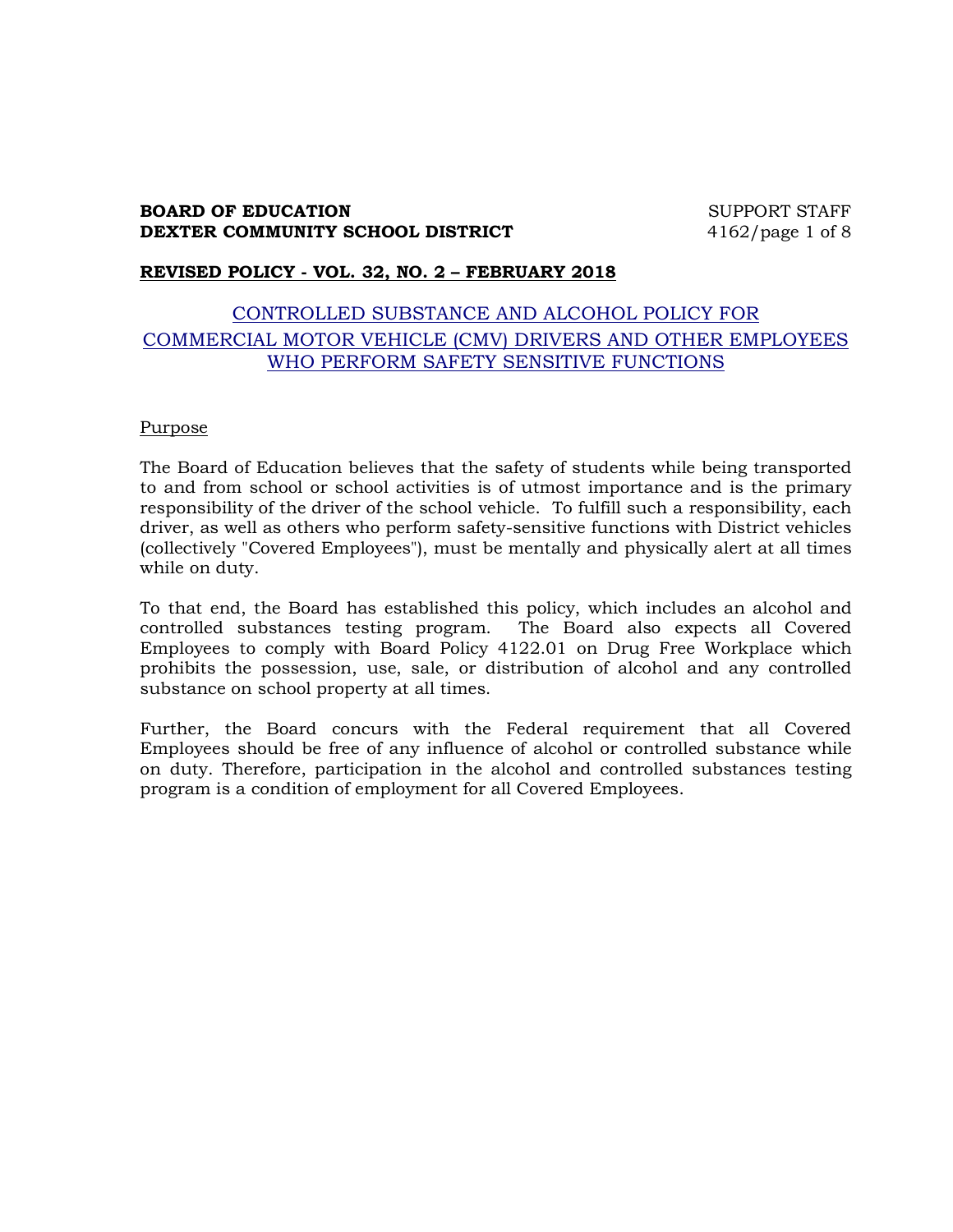## **BOARD OF EDUCATION** SUPPORT STAFF **DEXTER COMMUNITY SCHOOL DISTRICT** 4162/page 2 of 8

## Definitions

For purposes of this policy and the guidelines associated with the policy, the following definitions shall apply.

- A. The term *alcohol* means the intoxicating agent in beverage alcohol, ethyl alcohol or other low molecular weight alcohols, including methyl or isopropyl alcohol.
- B. The term *illegal drug* means drugs and controlled substances, the possession or use of which is unlawful, pursuant to Federal, State, and/or local laws and regulations.
- C. The term *controlled substance* includes any illegal drug and any drug that is being used illegally, such as a prescription drug that was not legally obtained or not used for its intended purposes or in its prescribed quantity. The term does not include any legally-obtained prescription drug used for its intended purpose in its prescribed quantity unless such use would impair the individual's ability to safely perform safety-sensitive functions.
- D. The term *controlled substance abuse* includes excessive use of alcohol as well as prescribed drugs not being used for prescribed purposes, in a prescribed manner, or in the prescribed quantity.
- E. The term *safety-sensitive functions* includes all tasks associated with the operation and maintenance of District owned and/or operated vehicles. This term further includes any period in which an individual is actually performing, ready to perform, or immediately available to perform any safety-sensitive function.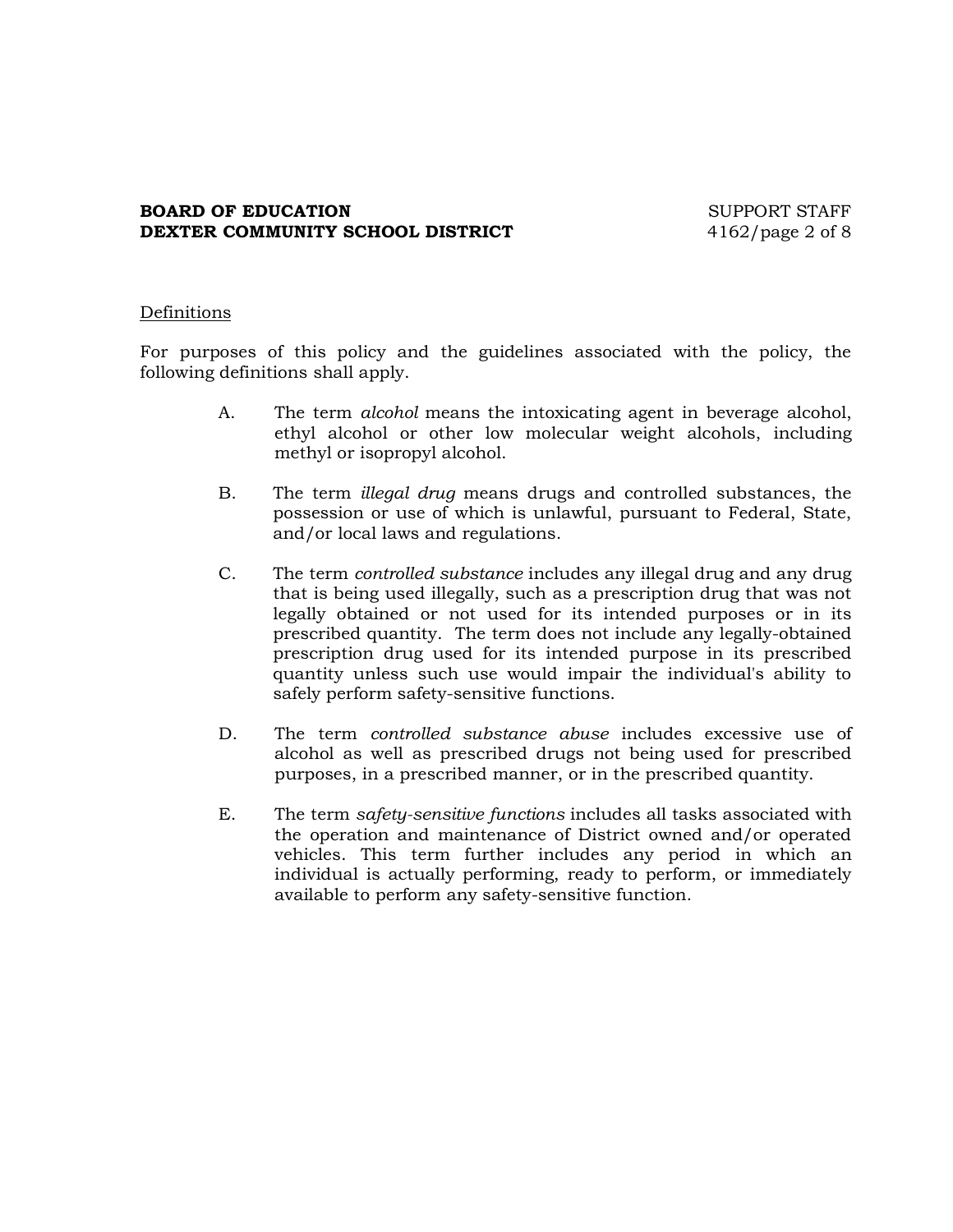## **BOARD OF EDUCATION** SUPPORT STAFF **DEXTER COMMUNITY SCHOOL DISTRICT** 4162/page 3 of 8

- F. The term Covered Employee means all commercial driver license (CDL) holders and regular and substitute bus drivers as well as other staff who operate, inspect, service and condition a commercial motor vehicle (CMV) while on duty, regardless of whether they are required to hold a CDL.
	- **[ ]** This policy also covers other staff members who drive students in or inspect, service, and condition non-CMV District vehicles.
- G. The term *while on duty* means all time from the time the Covered Employee begins to work or is required to be in readiness for work until the time s/he is relieved from work and all responsibility for performing work.

## Procedures

The Superintendent shall establish a drug and alcohol testing program whereby each Covered Employee is tested for the presence of alcohol in his/her system as well as for the presence of the following controlled substances:

- A. Marijuana
- B. Cocaine
- C. Opioid
- D. Amphetamines
- E. Phencyclidine (PCP)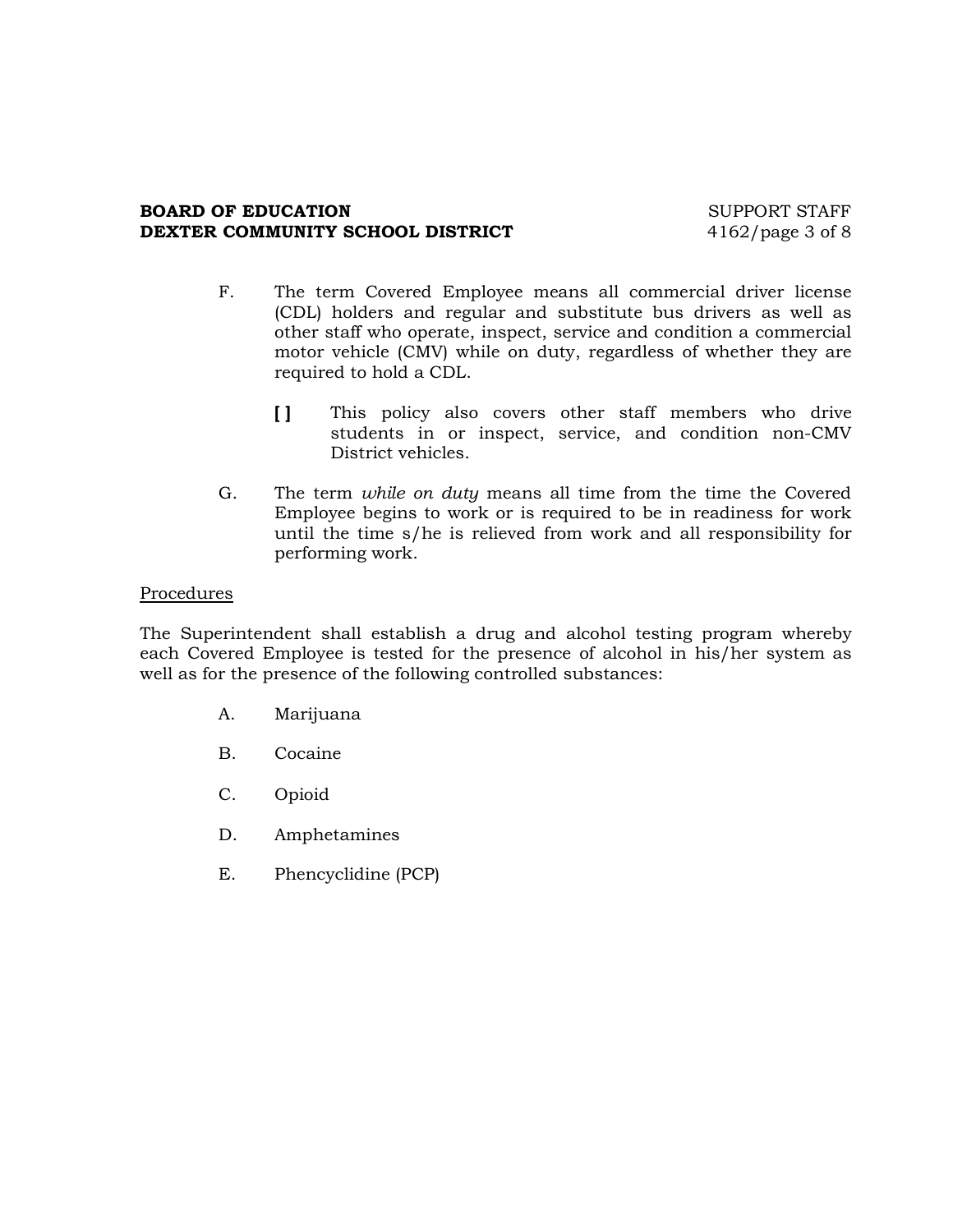## **BOARD OF EDUCATION** SUPPORT STAFF **DEXTER COMMUNITY SCHOOL DISTRICT** 4162/page 4 of 8

The alcohol and controlled substances tests are to be conducted in accordance with Federal and State regulations a.) prior to employment **(Controlled Substances Only)**, b.) reasonable suspicion, c.) upon return to duty after any alcohol or drug rehabilitation,

# **[ ] [OPTION #1]**

d.) after any accident 1) resulting in human death, 2) where the driver is issued a citation and the accident results in an injury that requires immediate medical attention away from the scene, or 3) where there is disability damage to any motor vehicle that requires towing **[END OF OPTION]**

# **[X] [OPTION #2]**

d.) after any accident,

## **[NOTE: must select one option. Option #1 mirrors the DOT regulations; Option #2 provides a more affirmative approach to drivers who are primarily involved with transporting children.]**

e.) on a random basis, and f.) on a follow-up basis.

**[X]** Candidates may also be tested for the presence of alcohol in their system prior to employment.

Any staff member who tests positive as defined in the guidelines shall be immediately prohibited from driving any District owned and/or operated vehicle or conducting a safety-sensitive function:

- **(X)** and evaluated by a substance abuse professional;
- **(X)** and provided information regarding drug/alcohol counseling; or referred to the District's Employee Assistance Program;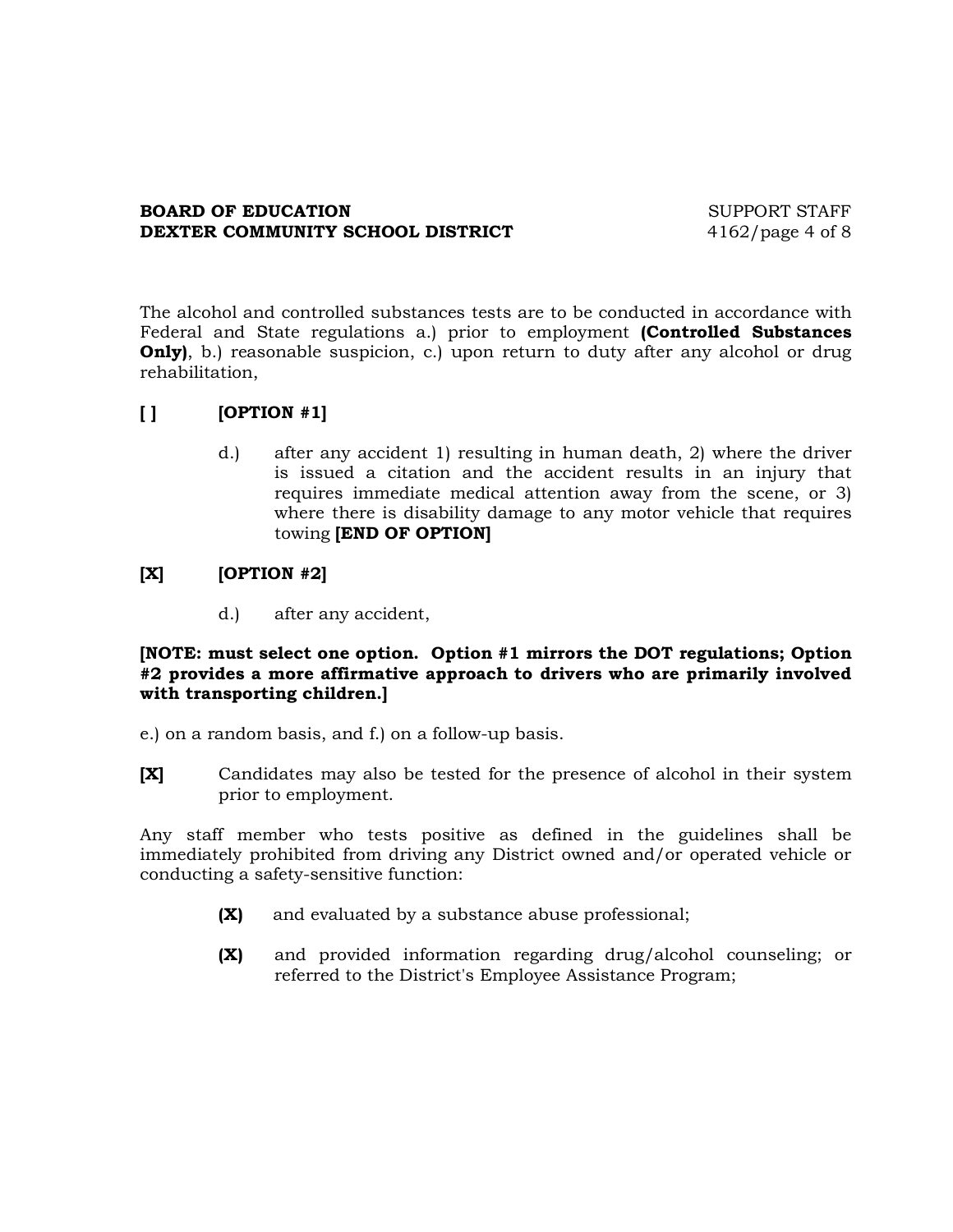## **BOARD OF EDUCATION** SUPPORT STAFF **DEXTER COMMUNITY SCHOOL DISTRICT** 4162/page 5 of 8

**(X)** and subject to discipline, up to and including discharge, in accordance with District guidelines and the terms of any applicable collective bargaining agreements.

No staff member who has tested positive for alcohol or a controlled substance may be returned to a safety sensitive position without having been evaluated by a qualified substance abuse professional (SAP), completing any required treatment program, and passing a retest. Return to a safety sensitive position is solely at the District's discretion.

Furthermore, if during any test the lab determines that an adulterant has been added to the specimen, then:

- **(x)** the test will be considered positive and the employee shall be prohibited from driving any school vehicle and be referred to the District's Employee Assistance Program.
- **( )** the employee will be re-tested with an observed collection to prevent the addition of an adulterant to the specimen.

Any staff member who refuses to submit to a test shall be prohibited from performing or continuing to perform his/her safety-sensitive functions (e.g., driving any Board-owned vehicle).

Prior to the beginning of the testing program, the District shall provide a drug-free awareness program which will inform Covered Employees and their supervisors, about:

- A. the dangers of illegal drug use and controlled substance and alcohol abuse;
- B. indicators of probable alcohol misuse and controlled substance abuse;
- C. Board Policy 4122.01 Drug-Free Workplace, Policy 4161 - Unrequested Leaves of Absence/Fitness for Duty, Policy 4170 - Substance Abuse, and Policy 4170.01 - Employee Assistance Program;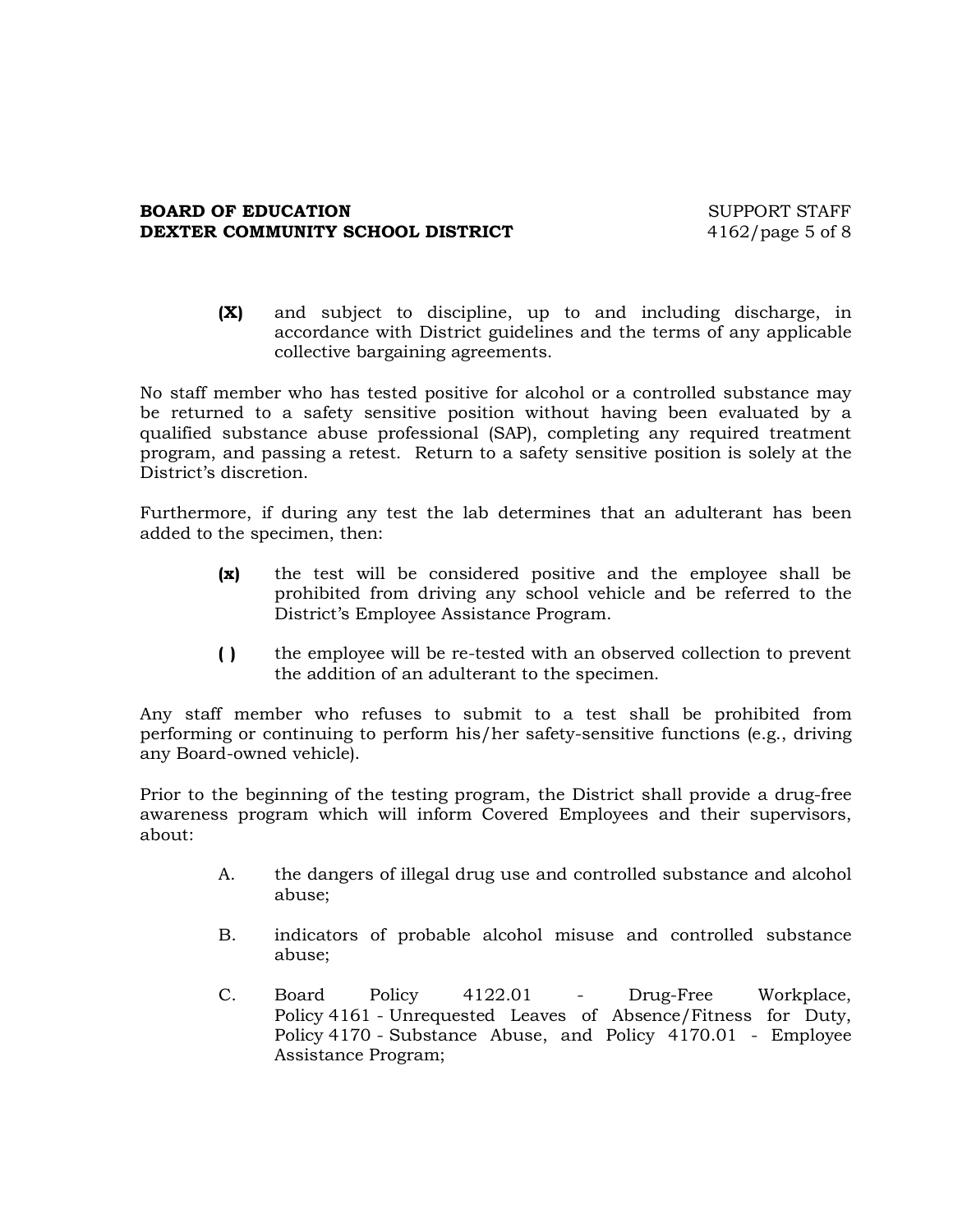## **BOARD OF EDUCATION** SUPPORT STAFF **DEXTER COMMUNITY SCHOOL DISTRICT** 4162/page 6 of 8

D. the sanctions that may be imposed for violations of Policy 4122.01.

The Superintendent shall arrange for periodic retraining of supervisors and staff members as necessary. The Superintendent shall provide a copy of this policy and testing guidelines to all Covered Employees and will include available resources to assist employees with problems related to the use of alcohol and controlled substances.

The Superintendent shall submit, for Board approval, a contract with a certified laboratory to provide the following services:

- A. testing of all first and second test urine samples
- B. clear and consistent communication with the District's Medical Review Officer (MRO)
- C. methodology and procedures for conducting random tests for controlled substances and alcohol
- D. preparation and submission of all required reports to the District, the MRO, and to Federal and State governments

The Superintendent shall also select the agency or persons who will conduct the alcohol breathalyzer tests, the District's MRO, and the drug collection site(s) in accordance with the requirements of the law.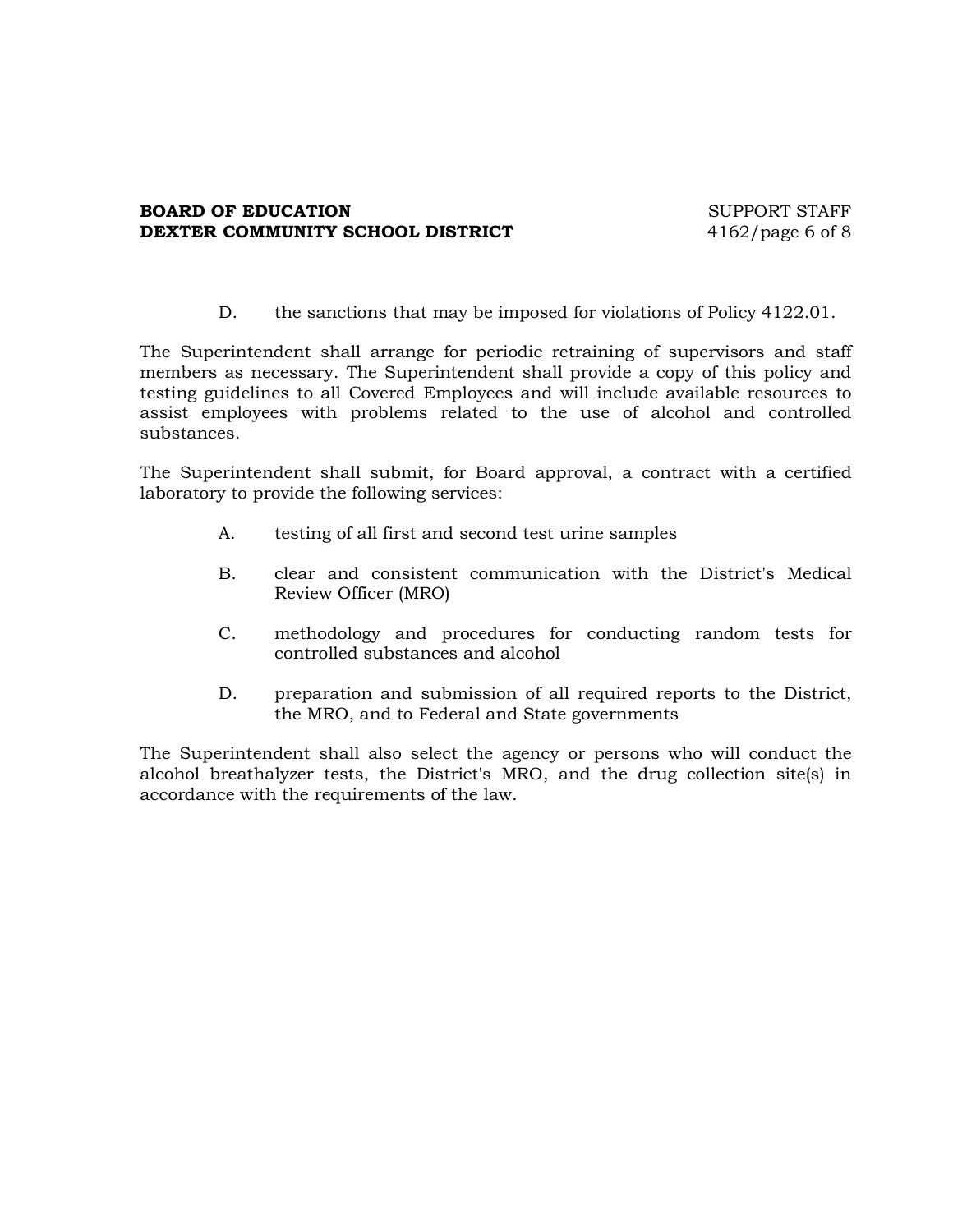## **BOARD OF EDUCATION** SUPPORT STAFF **DEXTER COMMUNITY SCHOOL DISTRICT** 4162/page 7 of 8

Educational materials explaining the requirements of the Federal regulations and of the Board's policies and procedures to meet the Federal regulations shall be provided to all Covered Employees, including the following:

- A. the name of the person designated by the Board to answer questions about the materials
- B. information sufficient to make clear to employees the period of the work day during which they are required to comply with the regulations
- C. information concerning what conduct is prohibited
- D. the circumstances under which employees are subject to testing
- E. the procedures for testing in order to protect the employee and the integrity of the testing process, to safeguard the validity of the test results, and to confirm the results are attributed to the correct employee
- F. the requirement that staff members must submit to testing as required by the regulations
- G. an explanation of what constitutes a refusal to be tested and the attendant consequences
- H. the consequences of testing positive, including the requirements of immediate removal from safety-sensitive functions, and the procedures regarding referral, evaluation, and treatment
- I. the consequences for a test indicating an alcohol concentration greater than 0.02, and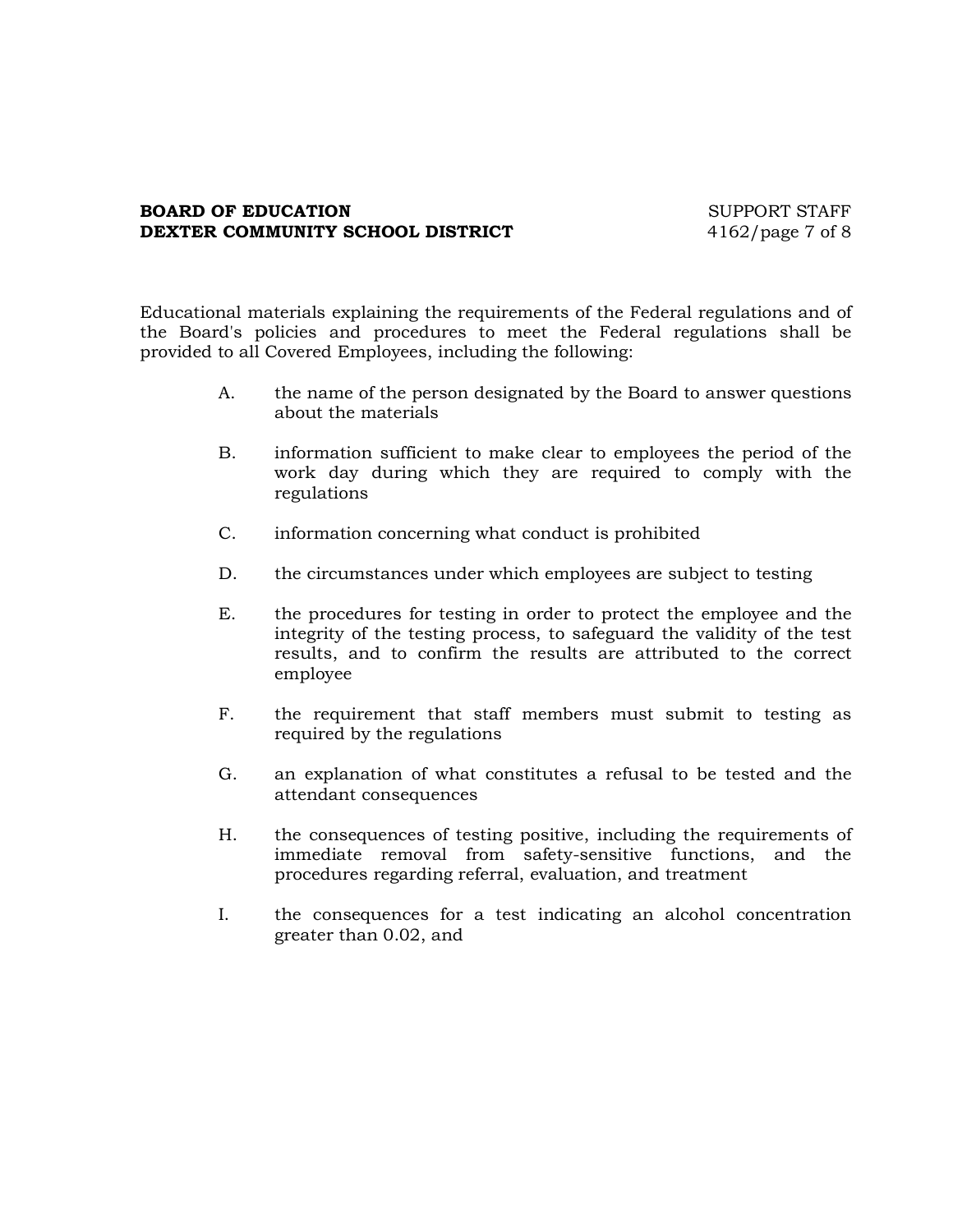#### **BOARD OF EDUCATION** SUPPORT STAFF **DEXTER COMMUNITY SCHOOL DISTRICT** 4162/page 8 of 8

J. information concerning the effects of alcohol and drug misuse on an individual's health, work, and personal life; signs and symptoms of an alcohol problem (the employee's or a co-worker's); and available methods of intervening when a drug or alcohol problem is suspected (including confrontation and how to refer someone to an Employee Assistance Program or to management).

49 C.F.R. 382.101 et. seq. 34 C.F.R. Part 40

**© NEOLA 2018**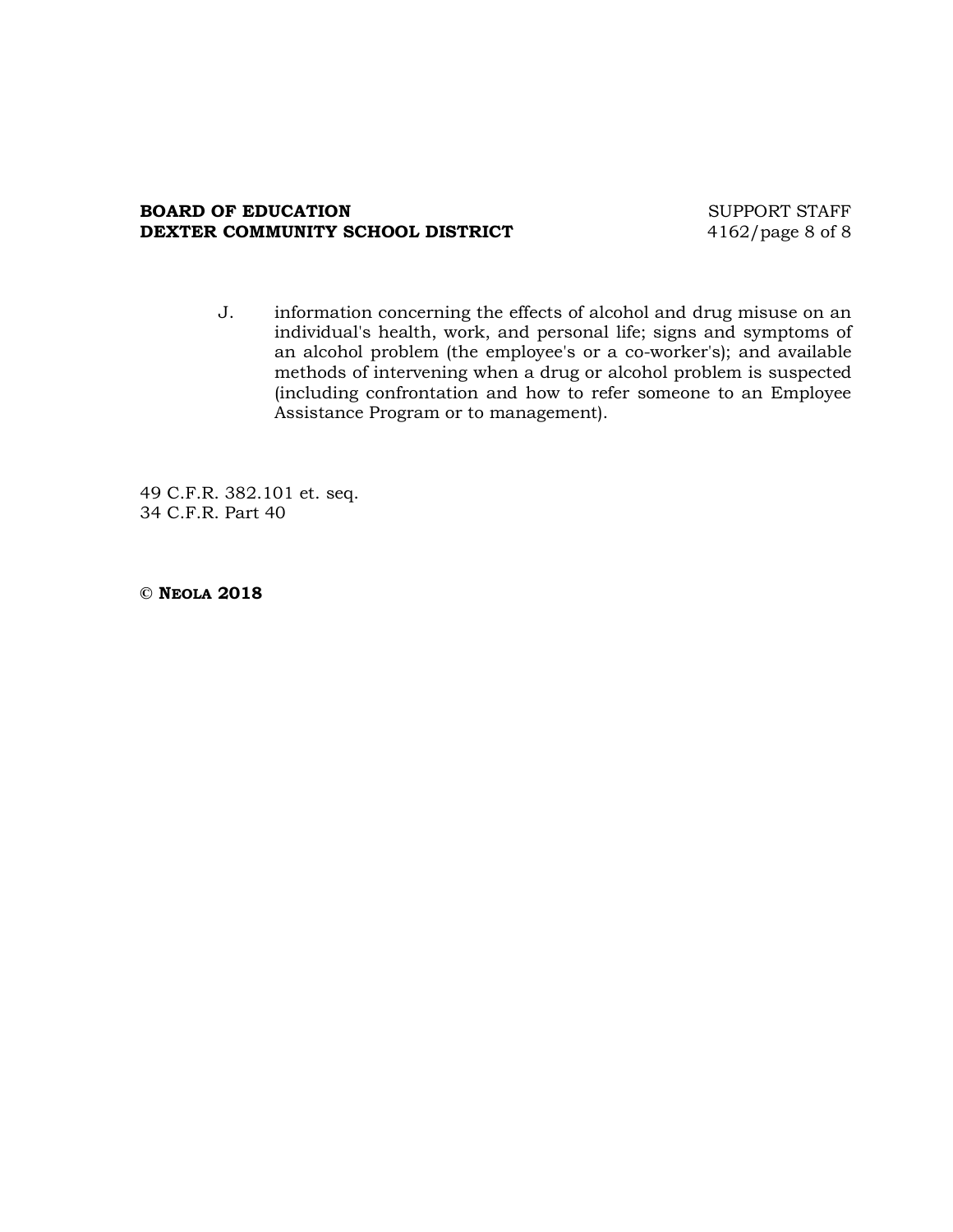## **BOARD OF EDUCATION** STUDENTS **DEXTER COMMUNITY SCHOOL DISTRICT** 5111/page 1 of 3

#### **REVISED POLICY - VOL. 32, NO. 2 – FEBRUARY 2018**

## ELIGIBILITY OF RESIDENT/NONRESIDENT STUDENTS

The Board of Education establishes the following policy for determining eligibility to attend the schools of this District.

> A. The Board will educate, tuition-free, students who are legal residents of the District, regardless of their citizenship or immigration status. The Board shall meaningfully communicate material information about enrollment requirements and procedures with parents, including parents who have limited proficiency in English. Access to information regarding enrollment requirements and procedures shall be available on the District's web site. Proof of residency will be required for registration in the District. Legal residency means a student is residing with his/her parents, legal guardians, or a resident relative with power of attorney over the student. A student may attend school in this District tuition-free if a parent or legal guardian is a legal resident of the District, regardless of whether the parent or legal guardian has actual custody of the student. Legal residency, when living with a relative, must be based on the need for a suitable home and not for educational purposes.

If the student temporarily resides in another school district but attends school in this District (where one (1) parent resides), it is the obligation of the parents to provide transportation for the student from the home of the nonresident, custodial parent.

- B. The District shall provide a free education to those students who are considered by Federal law to be illegal aliens or considered to be homeless by State established criteria.
- C. A student who is a resident within the District by order of a juvenile or probate court or placed in the District as a ward of the State by an authorized agency shall be admitted tuition-free.
- D. Any student who enrolls in the District under the District's schools of choice program.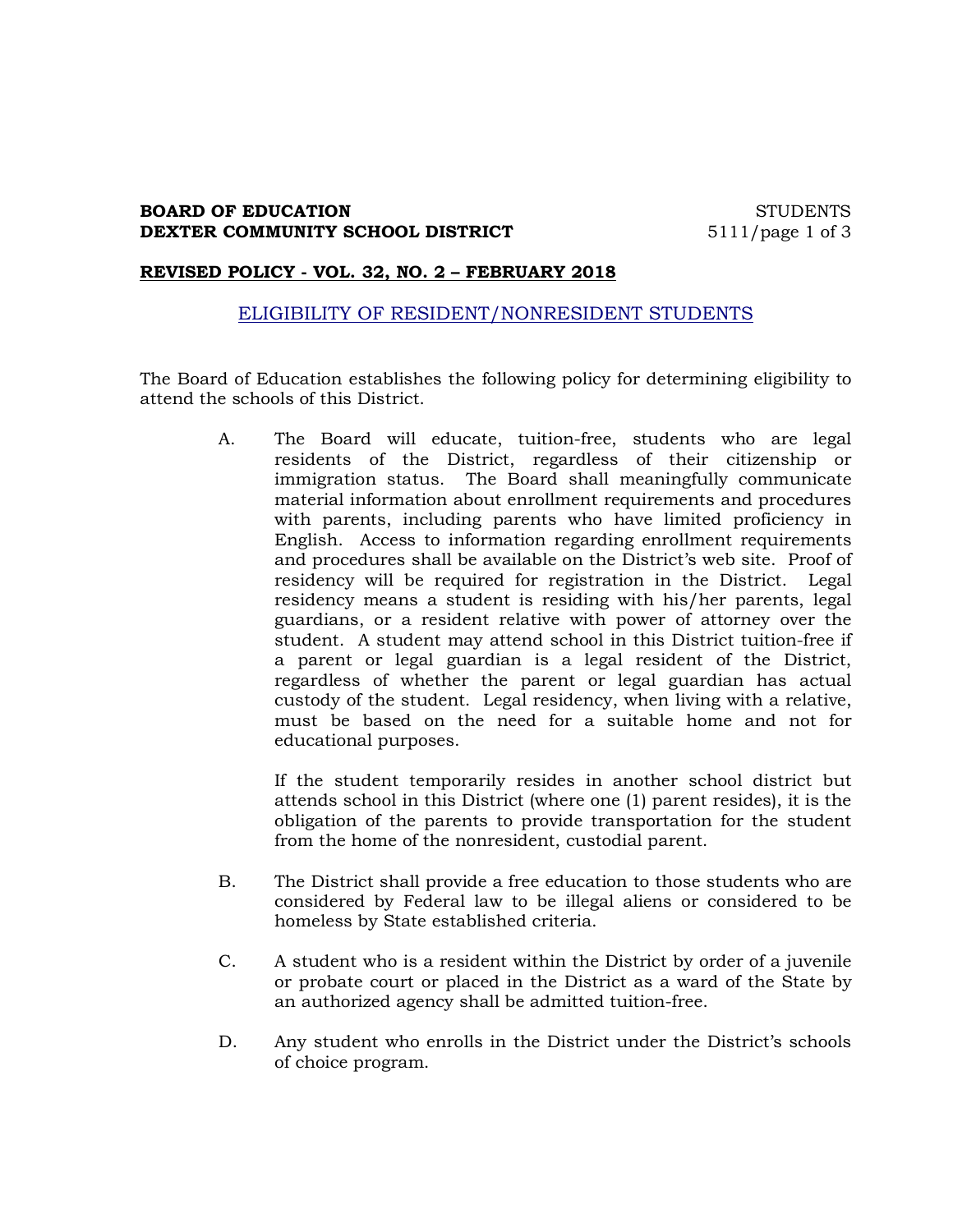#### **BOARD OF EDUCATION** STUDENTS **DEXTER COMMUNITY SCHOOL DISTRICT** 5111/page 2 of 3

- E. A child who is placed in foster care by a court of competent jurisdiction shall be admitted tuition-free, without regard to residency, to a school within the District, as selected by the State Department of Human Services or the child placing agency responsible for placement of that child.
- **(x)** Foreign students, participating in a bona fide, foreign-exchange program and living with a resident host family, may attend school in the District.
- **(x)** Students whose parents do not reside within the District, but who present evidence that they will move into the District within a short period of time may enroll in the schools of this District.
- **(x)** Twelfth grade students who have begun their work toward graduation from the District's high school and whose parents no longer reside within the District may be permitted to complete their high school education in the District.
- **(x)** A resident student, otherwise eligible to attend school in the District, may be denied admission if s/he has a record of behavior that the Superintendent believes would constitute a threat to the safety and well-being of staff and other students.
- **(x)** A nonresident student placed with the District for educational reasons by a juvenile or probate court order shall be admitted tuition-free.
- **( )** Students enrolled in the special education program of this District whose parents do not reside within the District may attend as tuition students.
- **( )** Nonresidents may be accepted into the District's Adult Education Classes upon payment of the appropriate fees.
- **( )** Nonresident students may be accepted into the District's Summer School Program.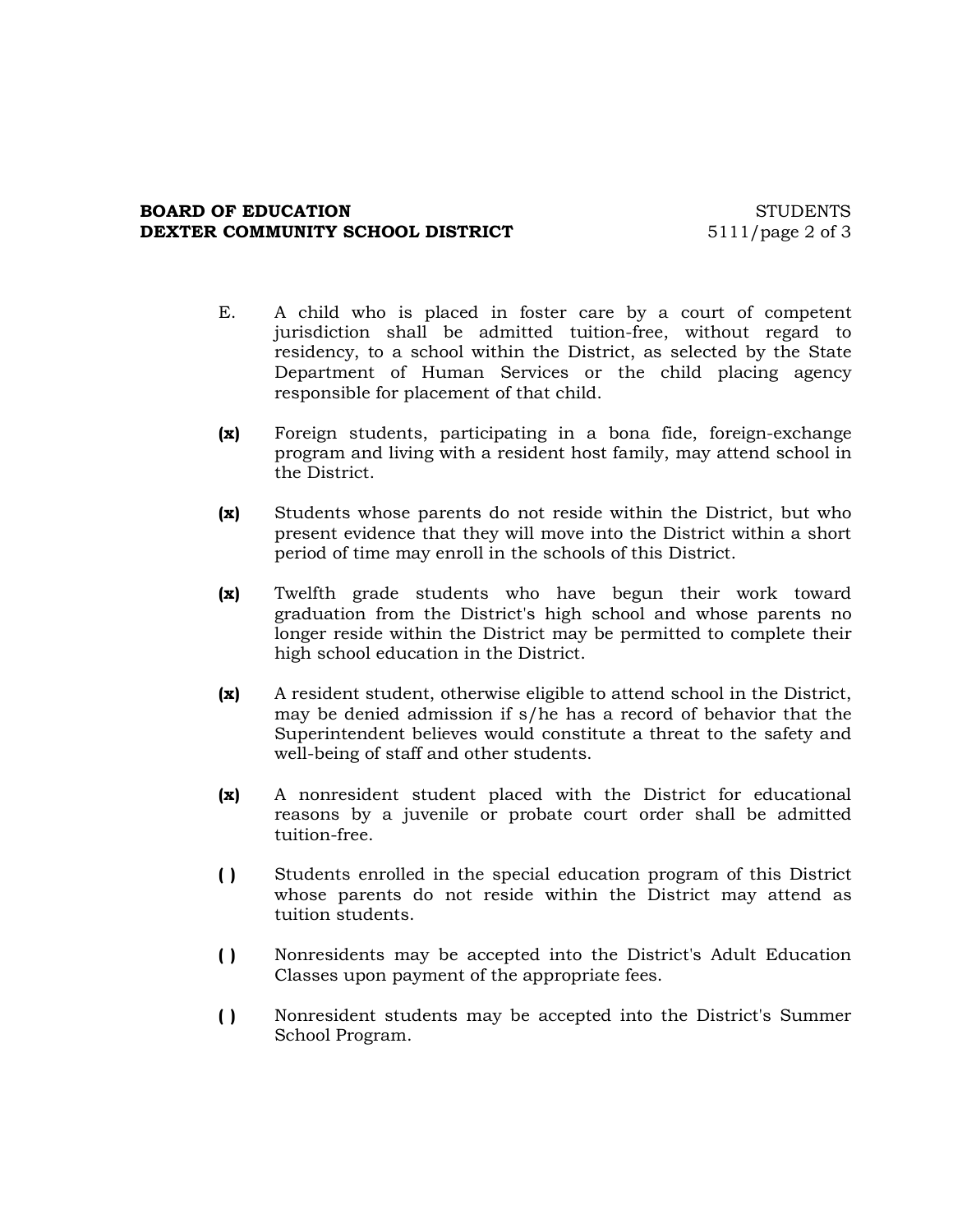#### **BOARD OF EDUCATION** STUDENTS **DEXTER COMMUNITY SCHOOL DISTRICT** 5111/page 3 of 3

**(x)** A student who is the child of a person who is employed by the District, including an adopted child or legal ward.

M.C.L. 380.1148, 1401 et seq., 388.1606 Emancipation of Minors Act, Section 4, Subsection 6 Public Law 100-77, Section 721, 42 U.S.C. 11431 Stewart McKinney Homeless Assistance Amendment Act of 1990 PA 203 of 1994, Sec. 163a (1) & (2)

**© NEOLA 2018**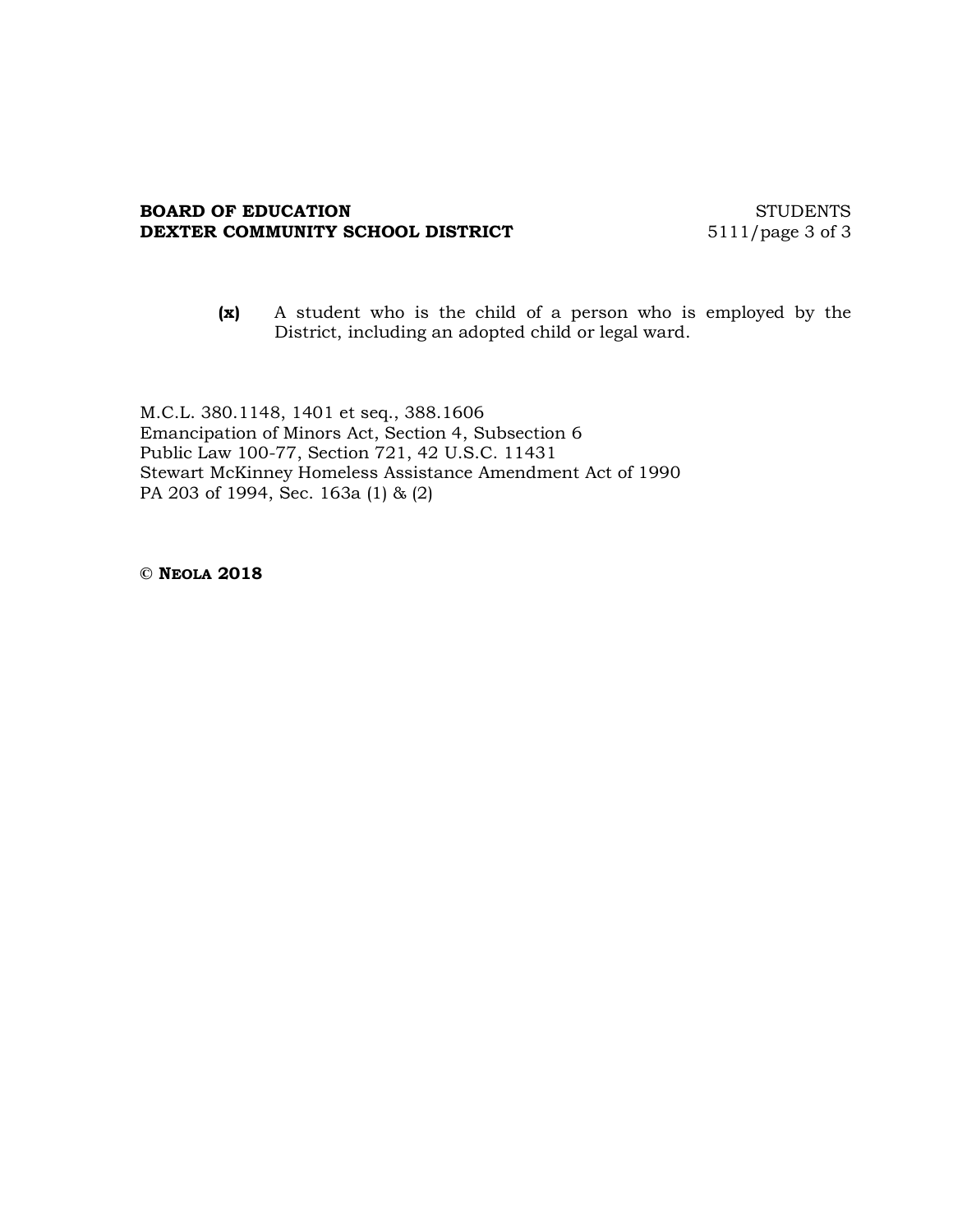## **BOARD OF EDUCATION CONSUMING A REAL PROPERATIONS DEXTER COMMUNITY SCHOOL DISTRICT** 8321/page 1 of 13

## **REVISED POLICY - VOL. 32, NO. 2 – FEBRUARY 2018**

# CRIMINAL JUSTICE INFORMATION SECURITY (NON-CRIMINAL JUSTICE AGENCY)

The District is required by State law to have the Michigan State Police (MSP) obtain both a State and a Federal Bureau of Investigation (FBI) criminal history record information (CHRI) background check report for all employees of the District and contractors, vendors and their employees who work on a regular and continuous basis in the District. To assure the security, confidentiality, and integrity of the CHRI background check information received from the MSP/FBI, the following standards are established:

#### A. Sanctions for Non-Compliance

Employees who fail to comply with this policy and any guidelines issued to implement this policy will be subject to discipline for such violations. Discipline will range from counseling and retraining to discharge, based on the nature and severity of the violation. All violations will be recorded in writing, with the corrective action taken. The Superintendent shall review, approve, sign and date all such corrective actions.

B. Local Agency Security Officer (LASO)

The **Executive Director of Human Resources** shall be designated as the District's Security Officer ("LASO") and shall be responsible for overall implementation of this policy and for data and system security. This shall include:

- 1. ensuring that personnel security screening procedures are being followed as set forth in this policy;
- 2. ensuring that approved and appropriate security measures are in place and working as expected;
- 3. supporting policy compliance and instituting the incident response reporting procedures;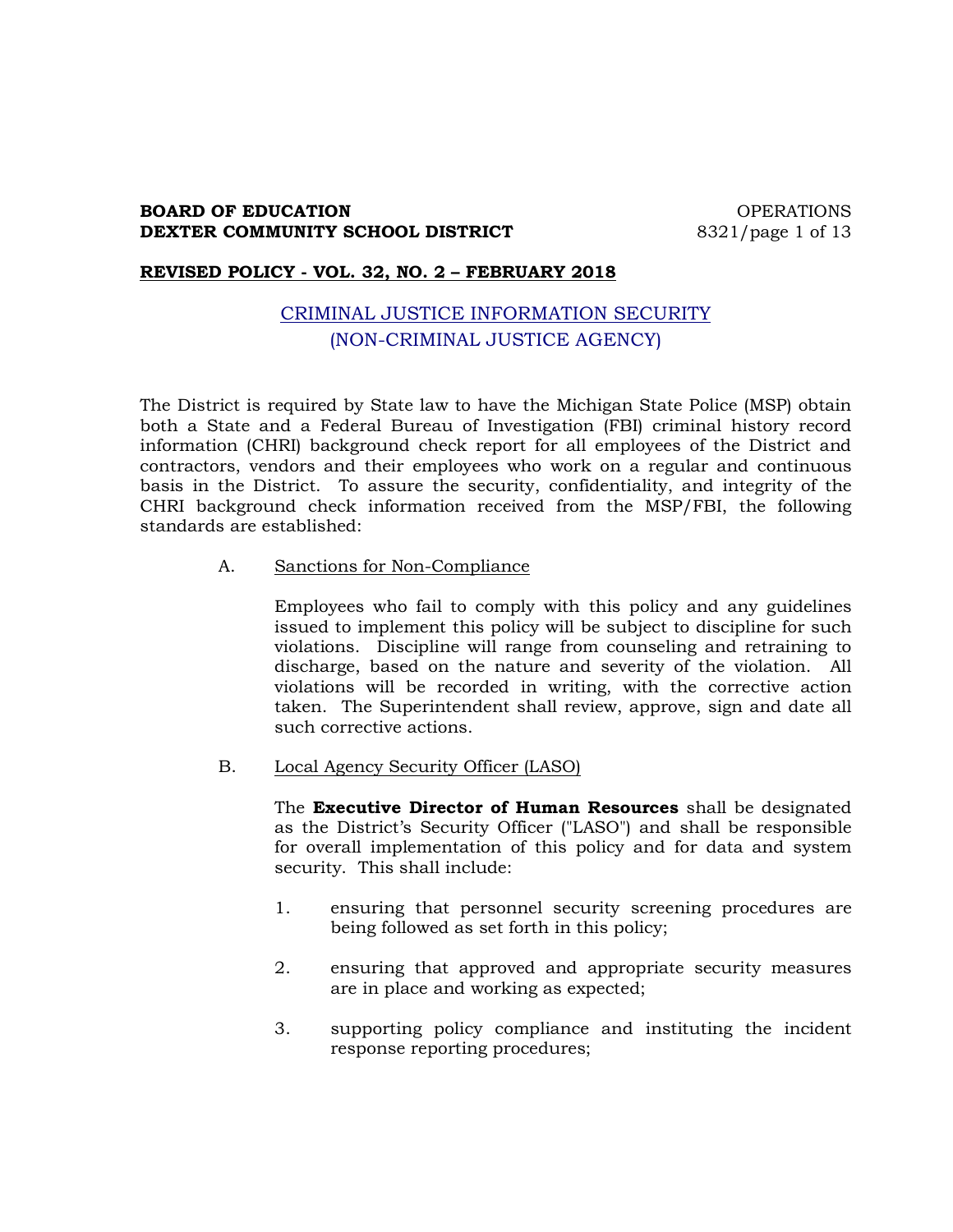## **BOARD OF EDUCATION CONSUMING A REGISTER OF EXAMPLE ASSESSED ASSOCIATE** OPERATIONS **DEXTER COMMUNITY SCHOOL DISTRICT** 8321/page 2 of 13

- 4. ensuring that the Michigan State Police are promptly informed of any security incidents involving the abuse or breach of the system and/or access to criminal justice information;
- 5. to the extent applicable, identifying and documenting how District equipment is connected to the Michigan State Police system;
- 6. to the extent applicable, identifying who is using the Michigan State Police approved hardware, software and firmware, and ensuring that no unauthorized individuals have access to these items.

The District's LASO shall be the point of contract for the Michigan State Police and should be the person most knowledgeable about this policy. The District's LASO shall be designated on the appropriate form as prescribed and maintained by the Michigan State Police. A new form shall be submitted every time a new LASO is designated.

C. Agency User Agreements

The District shall enter into any required User Agreement for Release of CHRI ("User Agreement"), and future amendments, by the Michigan State Police necessary to access the required CHRI on applicants, volunteers, and all other statutorily required individuals, such as contractors and vendors and their employees assigned to the District. The LASO shall be responsible for the District's compliance with the terms of any such User Agreement.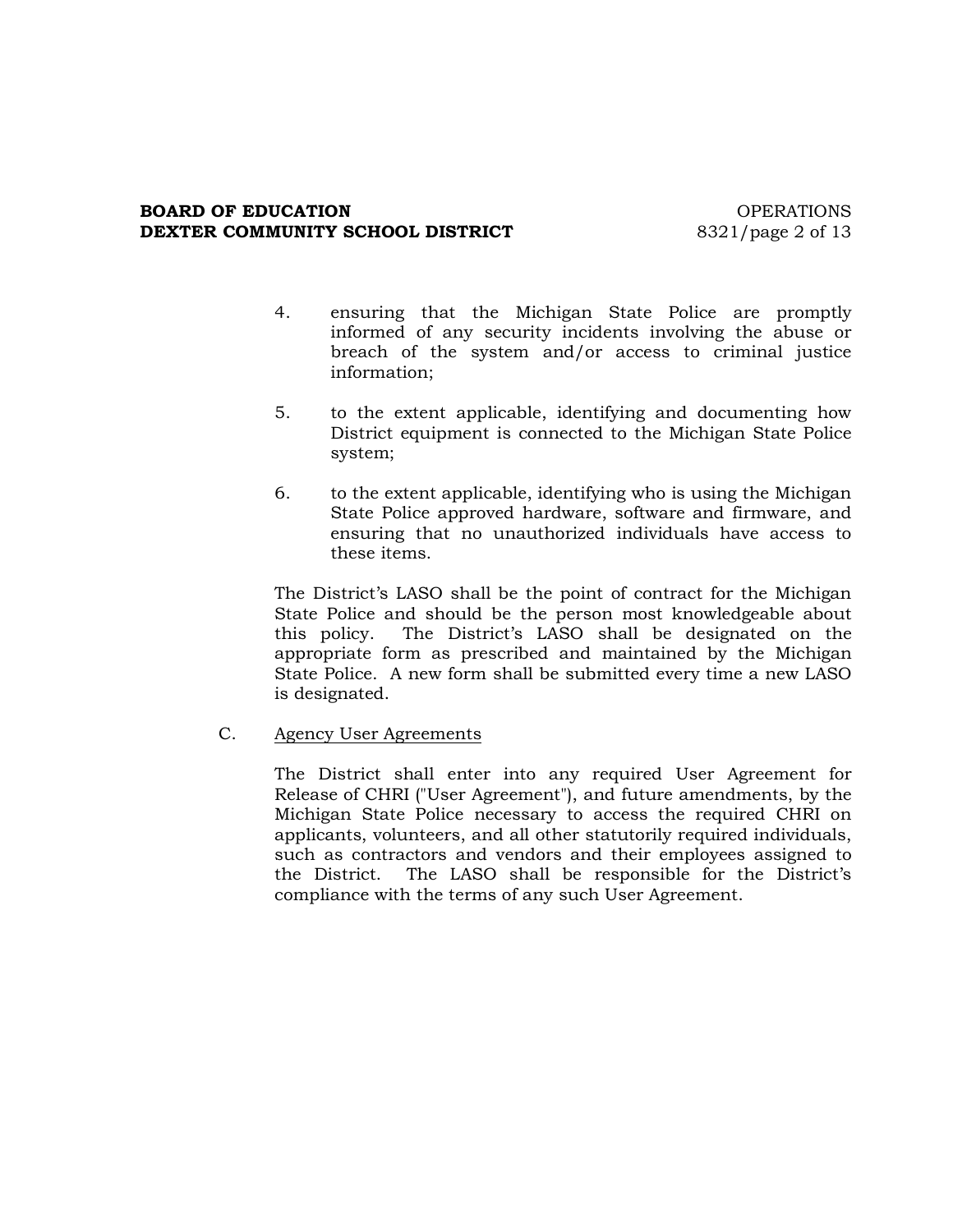## **BOARD OF EDUCATION CONSUMING A REAL PROPERATIONS DEXTER COMMUNITY SCHOOL DISTRICT** 8321/page 3 of 13

## D. Personnel Security

All individuals that require access to any criminal justice information shall be subject to the following standards prior to granting of access:

- 1. Background Checks A Michigan (or state of residency if other than Michigan) and a national fingerprint-based criminal history record check shall be conducted within thirty (30) days of assignment to a position with direct access to criminal justice information or with direct responsibility to configure and maintain computer systems and networks with direct access to criminal justice information. Background re-checks should be conducted every five (5) years.
	- a. A felony conviction of any kind will disqualify an individual for access to criminal justice information.
	- b. If any other results/records are returned, the individual shall not be granted access until the LASO reviews and determines access is appropriate. This includes, but is not limited to, any record which indicates the individual may be a fugitive or shows arrests without convictions. Such approval shall be recorded in writing, signed, dated and maintained with the individual's file.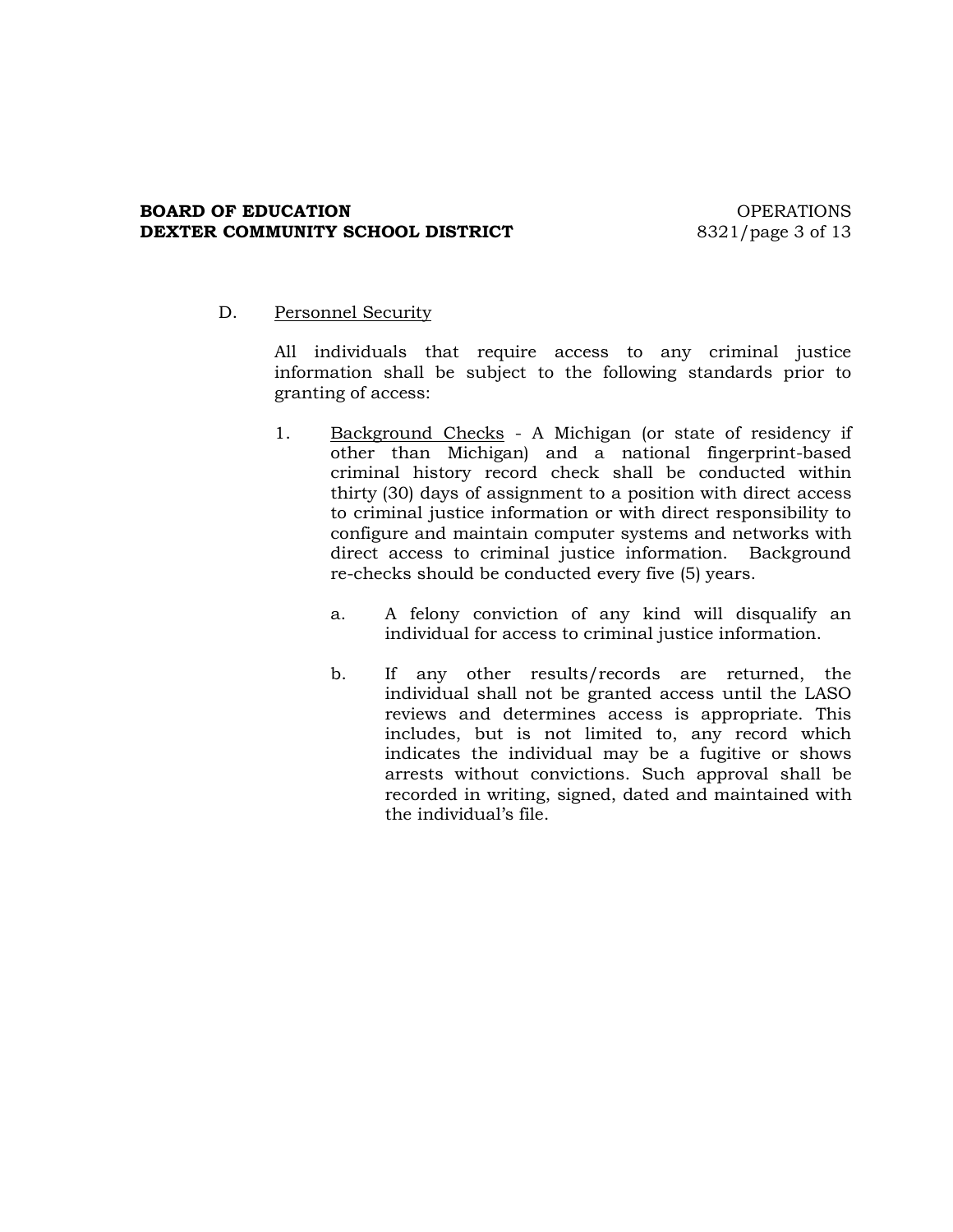#### **BOARD OF EDUCATION CONSUMING A REGISTER OF EXAMPLE ASSESSED ASSOCIATE** OPERATIONS **DEXTER COMMUNITY SCHOOL DISTRICT** 8321/page 4 of 13

- c. If support personnel, contractors or custodial workers need to be in an area where CHRI is maintained or processed, they shall be escorted by or under the supervision of authorized personnel at all times while in those area. Information Technology contractors or vendors will be physically or virtually escorted by authorized personnel anytime said individual have access to facilities, areas, rooms, or an agency's CHRI information system.
- 2. Subsequent Arrest/Conviction If an individual granted access to criminal justice information is subsequently arrested and/or convicted, access shall be suspended immediately until the matter is reviewed by the LASO to determine if continued access is appropriate. Such determination shall be recorded in writing, signed, dated and maintained with the individual's file. In the event that the LASO has the arrest/conviction, the Superintendent (if not the designated LASO) shall make the determination. If the Superintendent is also the designated LASO, the determination shall be made by Executive Director of Human Resources. Except that, as noted in  $D(1)(a)$ , individuals with a felony conviction of any kind will have their access indefinitely suspended.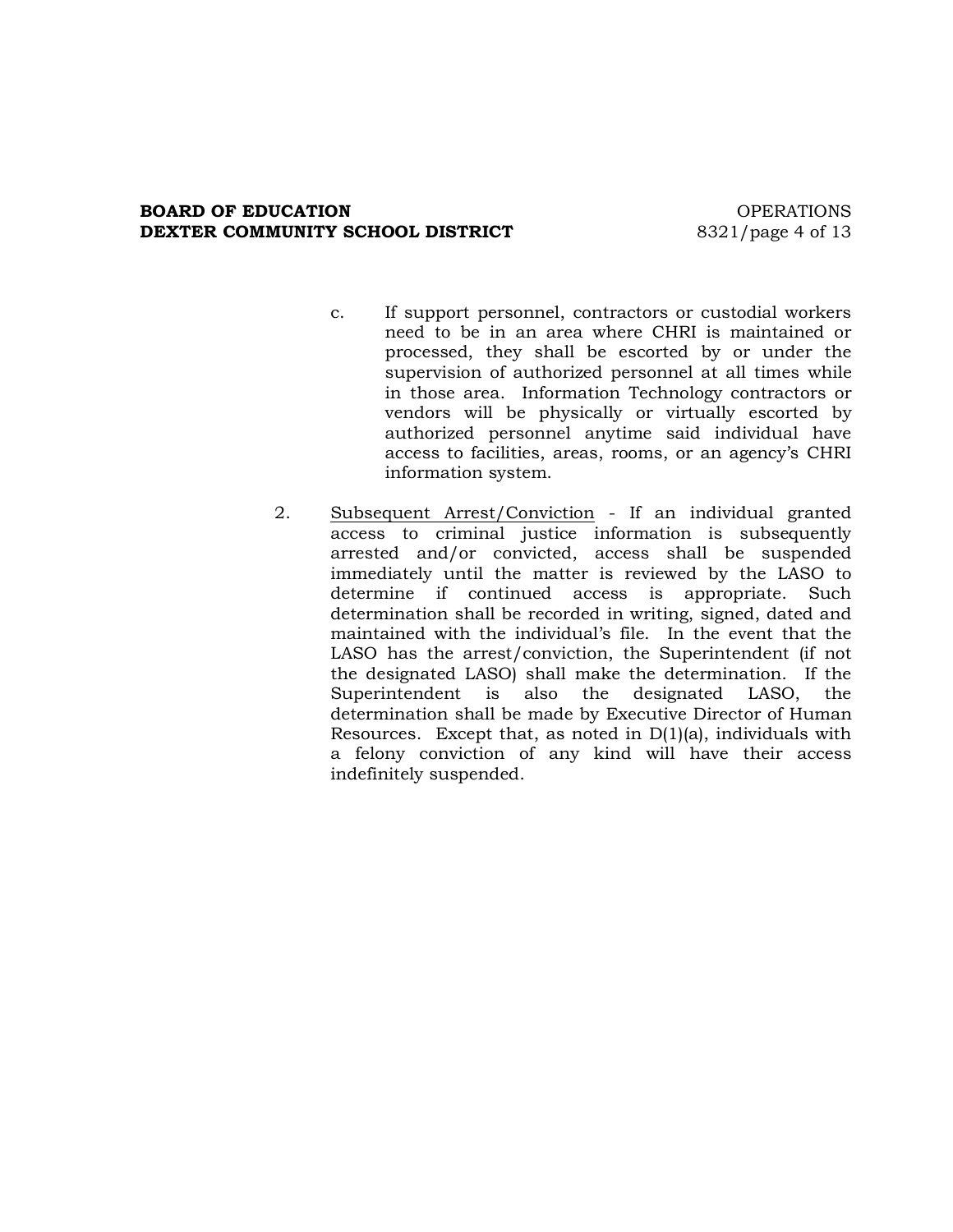## **BOARD OF EDUCATION CONSUMING A REGISTER OF EXAMPLE ASSESSED ASSOCIATE** OPERATIONS **DEXTER COMMUNITY SCHOOL DISTRICT** 8321/page 5 of 13

- 3. Public Interest Denial If the LASO determines that access to criminal justice information by any individual would not be in the public interest, access shall be denied whether that person is seeking access or has previously been granted access. Such decision and reasons shall be in writing, signed, dated and maintained in the individual's file.
- 4. Approval for Access All requests for access to criminal justice information shall be as specified and approved by the LASO. Any such designee must be a direct employee of the District. The District must maintain a readily accessible list that includes the names of all LASO approved personnel with access to criminal justice information, as well as the reason for providing each individual access. This list shall be made available to Michigan State Police upon request.
- 5. Termination of Employment/Access Within twenty-four (24) hours of the termination of employment, all access to criminal justice information shall be terminated immediately for that individual, such as requiring the individual to return any keys or access cards to buildings, offices, and/or files, or closing the individual's account and/or blocking access to any systems containing such information at the District.
- 6. Transfer/Re-assignment When an individual who has been granted access to criminal justice information has been transferred or re-assigned to other duties, the LASO shall determine whether continued access is necessary and appropriate. If not, s/he shall take such steps as necessary to block further access to such information within the twenty-four (24) hour period immediately following the transfer or reassignment.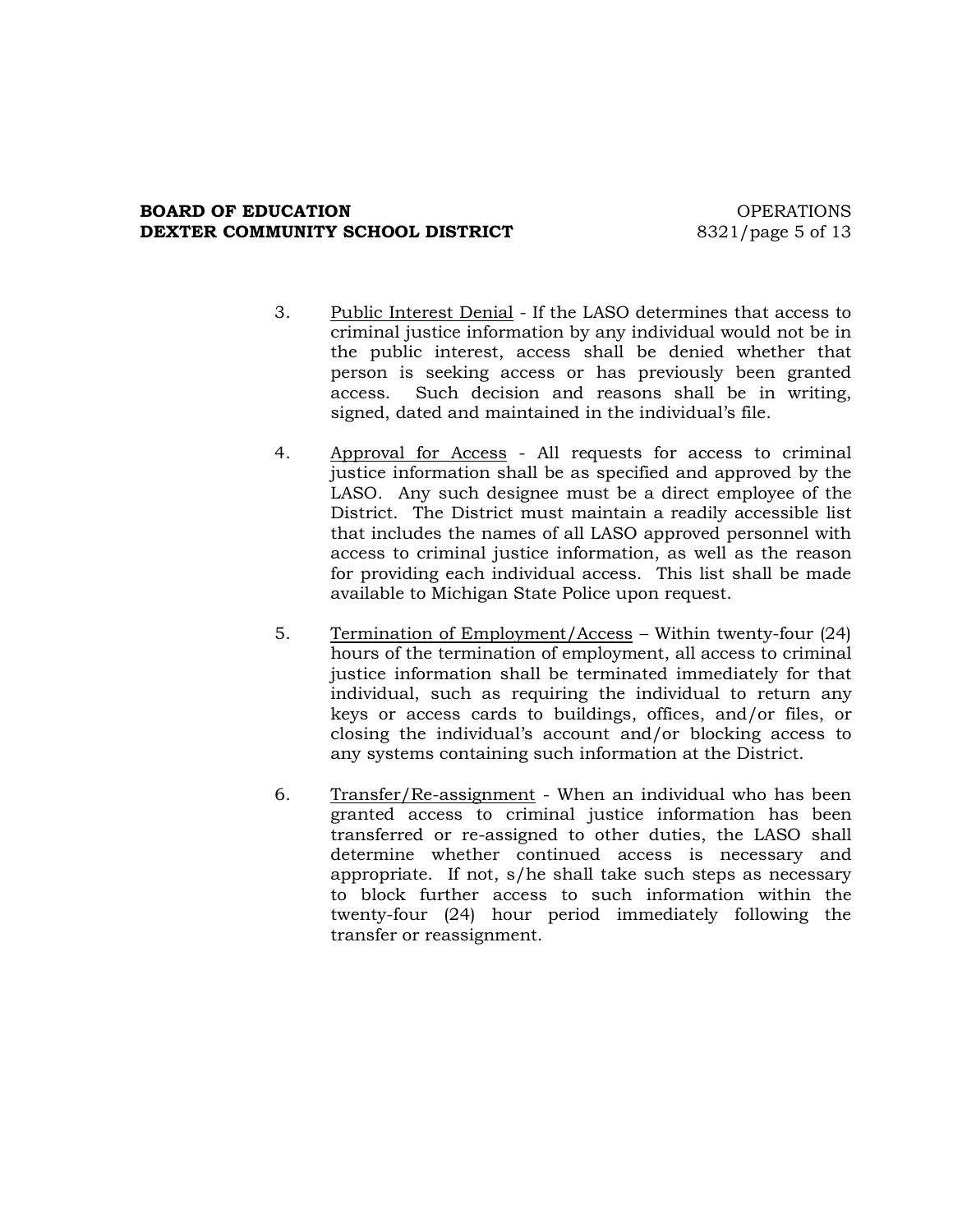## **BOARD OF EDUCATION CONSUMING A REAL PROPERATIONS DEXTER COMMUNITY SCHOOL DISTRICT** 8321/page 6 of 13

7. Information Technology Contractors and Vendors<sup>1</sup> - Prior to granting access to criminal justice information to an IT contractor or vendor, identification must be verified via a Michigan (or state of residency if other than Michigan) and national fingerprint-based criminal history record check. A felony conviction of any kind, as well as any outstanding arrest warrant, will disqualify an IT contractor or vendor for access to criminal justice information. A contractor or vendor with a criminal record of any other kind may be granted access if the LASO determines the nature or severity of the misdemeanor offense(s) does not warrant disqualification. If any other results/records are returned, the individual shall not be granted access until the LASO reviews and determines access is appropriate.

## E. Media Protection

Access to digital and physical media in all forms, which contains criminal history background information provided by the Michigan State Police through the statutory record check process, is restricted to authorized individuals only. Only individuals involved in the hiring determination of both District employees and volunteers shall be authorized to access digital and physical media containing CHRI.

1. Media Storage and Access – All digital and physical media shall be stored in a physically secure location or controlled area, such as locked office, locked cabinet or other similarly secure area(s) which can only be accessed by authorized individuals. If such security cannot be reasonably provided, then all digital CHRI background data shall be encrypted. Digital media shall be stored on a District or School server. Storage on a third party server, such as cloud service, is not permitted. Storage of digital media must conform to the requirements in AG 8321.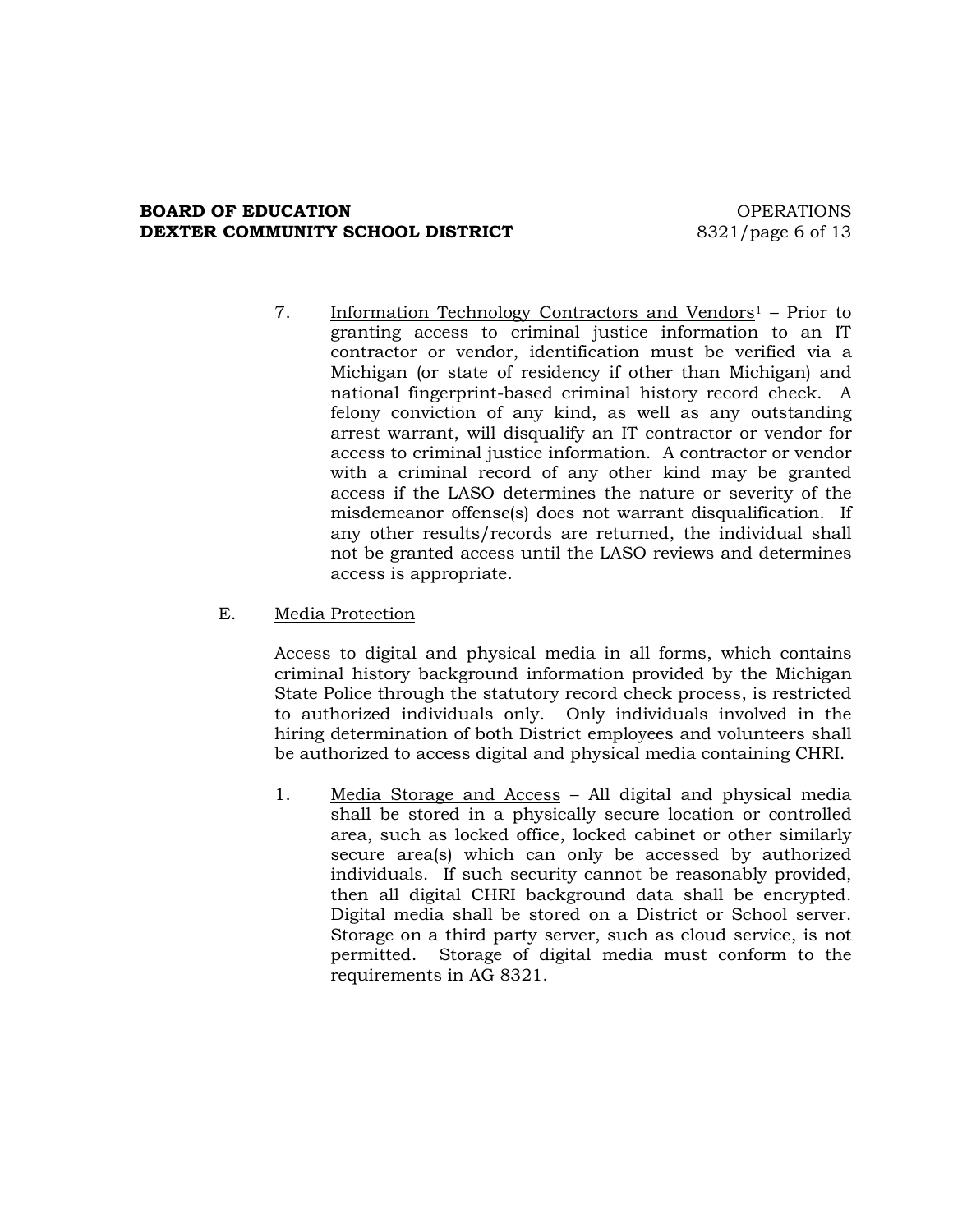#### **BOARD OF EDUCATION CONSUMING A REAL PROPERATIONS DEXTER COMMUNITY SCHOOL DISTRICT** 8321/page 7 of 13

2. Media Transport – Digital and physical media shall only be transported upon sufficient justification approved by the LASO. Digital and physical media shall be protected when being transported outside of a controlled area. Only authorized individuals shall transport the media. Physical media (e.g. printed documents, printed imagery, etc.) shall be transported using a locked container, sealed envelope, or other similarly secure measure. To the extent possible, digital media (e.g., hard drives and removable storage devices such as disks, tapes, flash drives and memory cards) shall be either encrypted and/or be password protected during the transport process. The media shall be directly delivered to the intended person or destination and shall remain in the physical control and custody of the authorized individual at all times during transport. Access shall only be allowed to an authorized individual.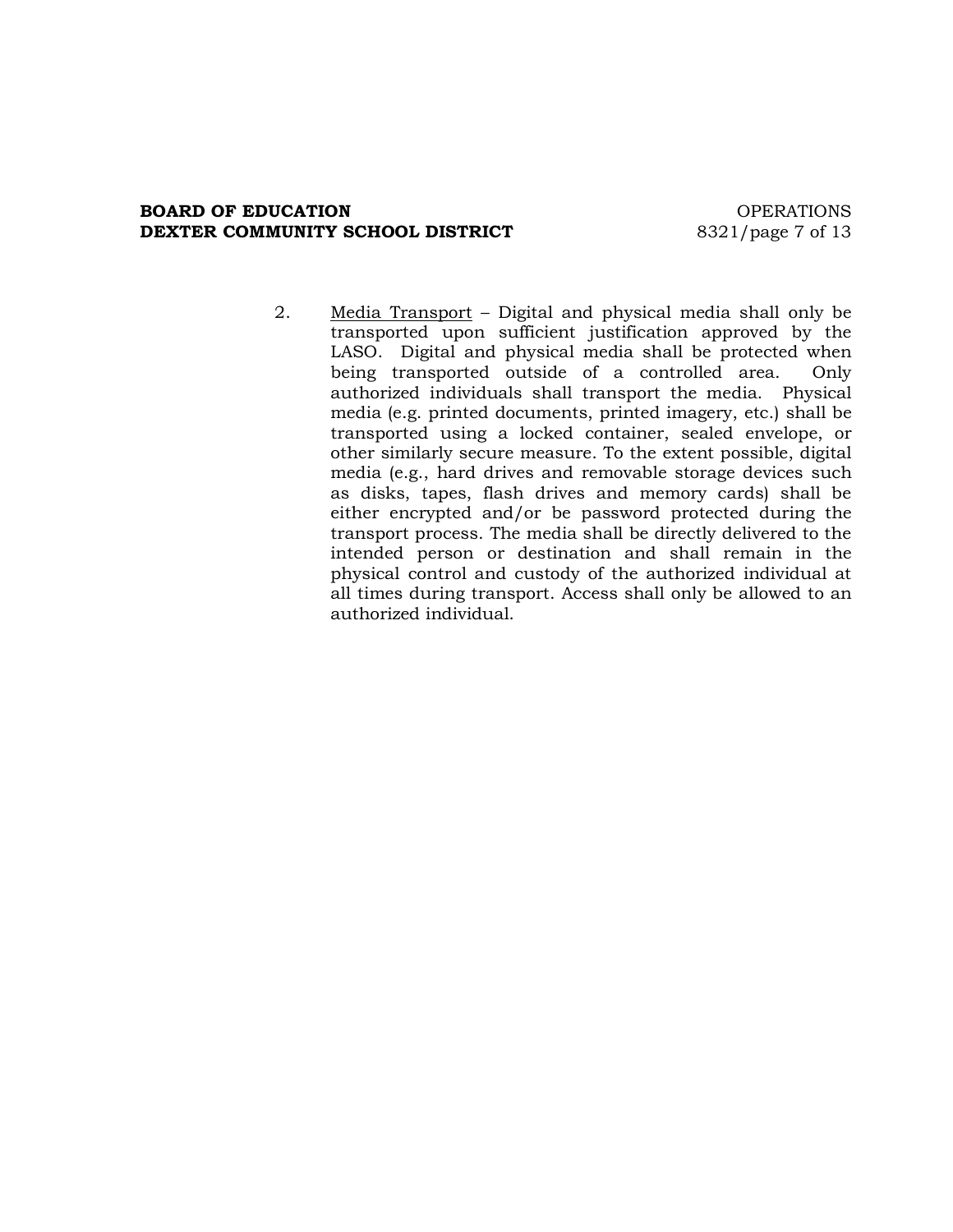## **BOARD OF EDUCATION CONSUMING A REGISTER OF EXAMPLE ASSESSED ASSOCIATE** OPERATIONS **DEXTER COMMUNITY SCHOOL DISTRICT** 8321/page 8 of 13

- 3. Media Disposal/Sanitization When the CHRI background check is no longer needed, the media upon which it is stored shall either be destroyed or sanitized. The LASO and the Superintendent shall approve in writing the media to be affected. This record shall be maintained by the LASO during the individual's active employment plus an additional six (6) years. **[Note: the regulations do not specify a specific period for maintaining this information. This time period is suggested based on the State of Michigan's background information retention schedule and will likely cover most statutes of limitation and can be retained in digital format.]**
	- a. Digital Media Sanitization of the media and deletion of the data shall be accomplished by either overwriting at least three (3) times or by degaussing, prior to disposal or reuse of the media. If the media is inoperable or will not be reused, it shall be destroyed by shredding, cutting, or other suitable method to assure that any data will not be retrievable.
	- b. Physical Media Disposal of documents, images or other type of physical record of the criminal history information shall be cross-cut shredded or incinerated. Physical security of the documents and their information shall be maintained during the process by authorized individuals. Documents may not be placed in a waste basket or burn bag for unauthorized individuals to later collect and dispose of.

All disposal/sanitization shall be either conducted or witnessed by authorized personnel to assure that there is no misappropriation of, or unauthorized access to, the data to be deleted. Written documentation of the steps taken to sanitize or destroy the media shall be maintained for ten (10) years, and must include the date as well as the signatures of the person(s) performing and/or witnessing the process. (See also, AG 8321.)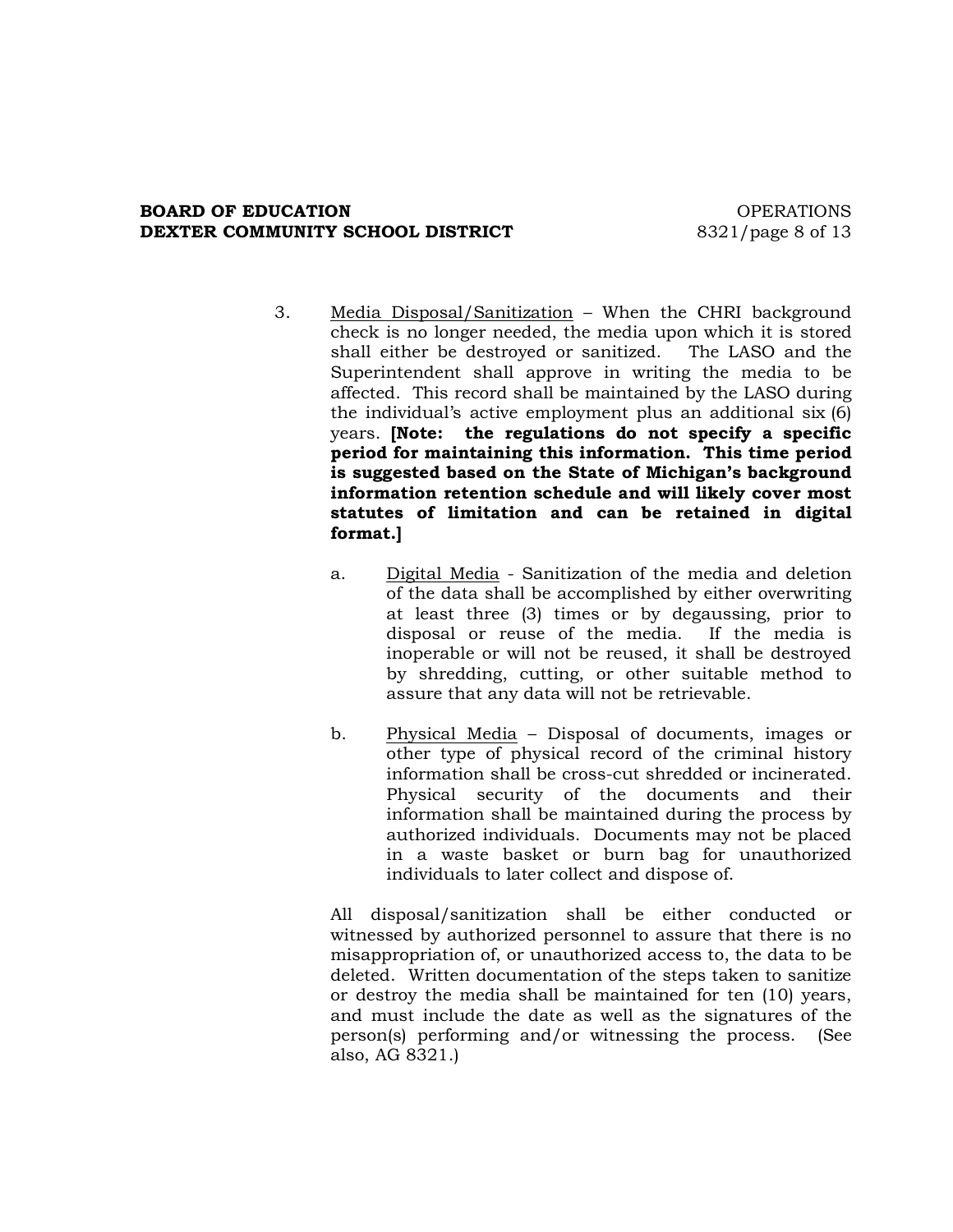## **BOARD OF EDUCATION CONSUMING A REGISTER OF EXAMPLE ASSESSED ASSOCIATE** OPERATIONS **DEXTER COMMUNITY SCHOOL DISTRICT** 8321/page 9 of 13

4. Personal Mobile Devices – A personally owned mobile device (mobile phone, tablet, laptop, etc.) shall not be authorized to access, process, store or transmit criminal justice information unless the District has established and documented the specific terms and conditions for personally owned mobile devices.

## F. CHRI Background Check Consent and Documentation

All individuals requested to complete a fingerprint-based CHRI background check must have given written consent-properly signed and dated—at time of application and be notified fingerprints will be used to check the criminal history records of the FBI, prior to completing a fingerprint-based CHRI background check. The most current and unaltered Livescan form (RI-030) will satisfy this requirement and must be retained. Individuals subject to a fingerprint-based CHRI background check shall be provided the opportunity to complete or challenge the accuracy of the individual's criminal history record.

Some type of documentation identifying the position for which a fingerprint-based CHRI background check has been obtained must be retained for every CHRI background check conducted, such as the "Agency User Agreement" (RI-087), an offer letter, employment agreement, new hire checklist, employment contract, volunteer background check form, etc.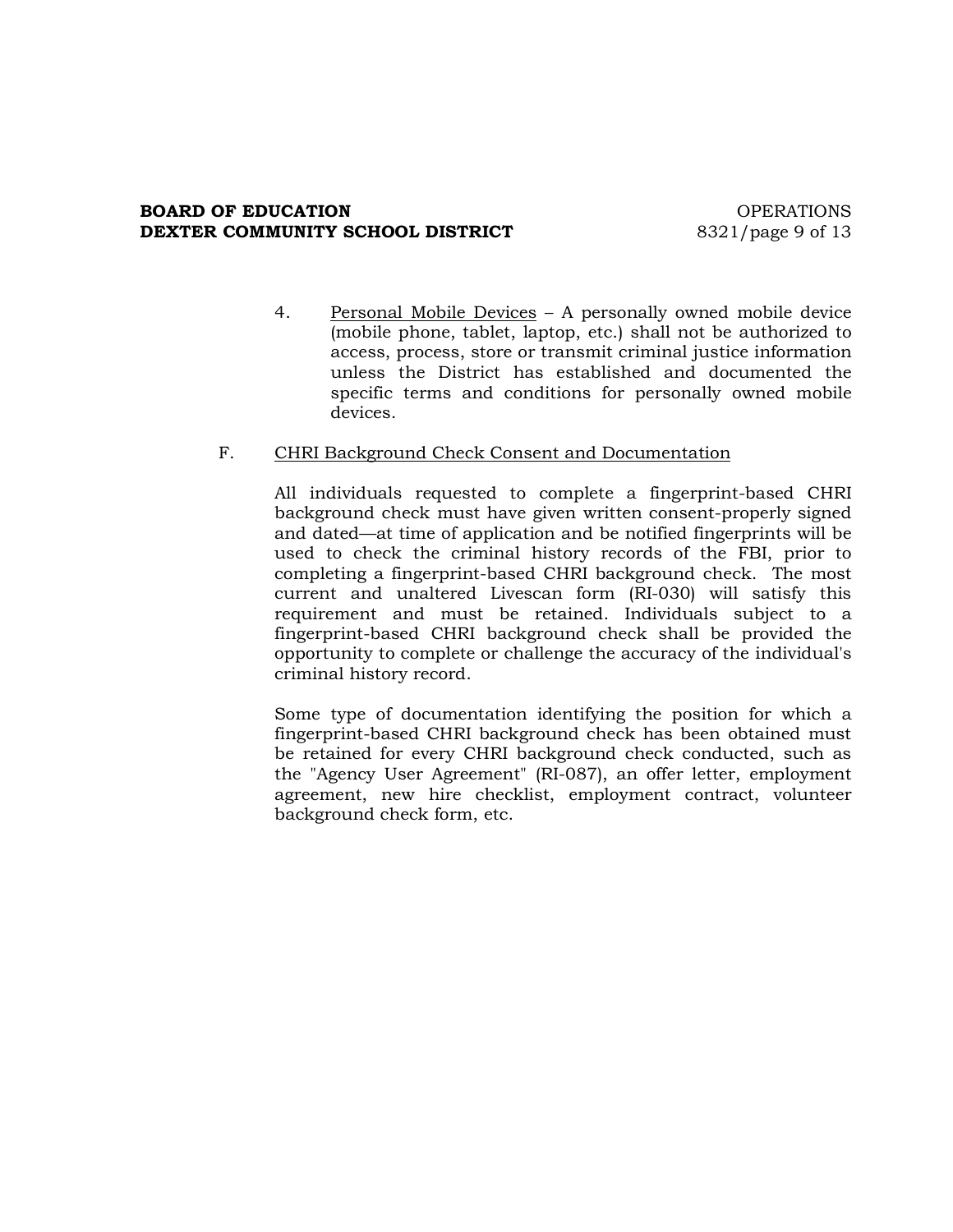## **BOARD OF EDUCATION CONSUMING A REGISTER OF EXAMPLE ASSESSED ASSOCIATE** OPERATIONS **DEXTER COMMUNITY SCHOOL DISTRICT** 8321/page 10 of 13

## G. Controlled Area/Physical Protection

All CHRI obtained from the Michigan State Police pursuant to the statutorily required background checks shall be maintained in a physically secure and controlled area, which shall be a designated office, room, or area. The following security precautions will apply to the controlled area:

- 1. Limited unauthorized personnel access to the area during times that criminal justice information is being processed or viewed.
- 2. The controlled area shall be locked at all times when not in use or attended by an authorized individual.
- 3. Information systems devices (e.g., computer screens) and physical documents, when in use, shall be positioned to prevent unauthorized individuals from being able to access or view them.
- 4. Encryption shall be used for digital storage of criminal justice information. (See AG 8321)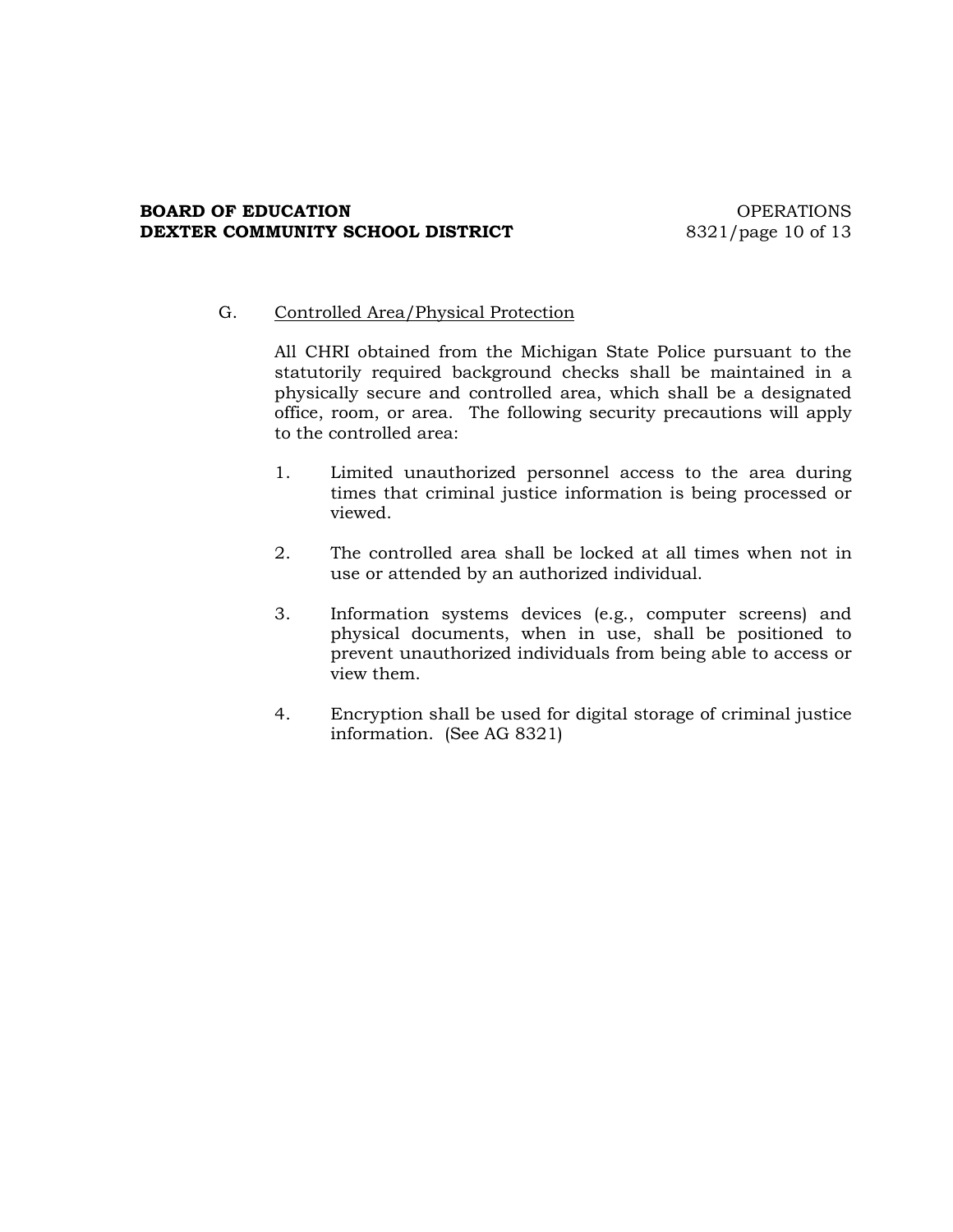## **BOARD OF EDUCATION CONSUMING A REAL PROPERATIONS DEXTER COMMUNITY SCHOOL DISTRICT** 8321/page 11 of 13

## H. Passwords (Standard Authentication)<sup>2</sup>

All authorized individuals with access to computer or systems where processing is conducted or containing criminal justice information must have a unique password to gain access. This password shall not be used for any other account to which the individual has access and shall comply with the following attributes and standards.

- 1. at least eight (8) characters long on all systems
- 2. not be a proper name or a word found in the dictionary
- 3. not be the same as the user identification
- 4. not be displayed when entered into the system (must use feature to hide password as typed)
- 5. not be transmitted in the clear outside of the secure location used for criminal justice information storage and retrieval
- 6. must expire and be changed every ninety (90) days
- 7. renewed password cannot be the same as any prior ten (10) passwords used (See also, AG 8321)

## I. Security Awareness Training

All individuals who are authorized by the District to have access to criminal justice information or to systems which store criminal justice information shall have basic security awareness training within six (6) months of initial assignment/authorization and every two (2) years thereafter. The training shall, to the extent possible, be received through a program approved by the Michigan State Police. A template of the training is provided on the Michigan State Police's website. At a minimum, the training shall comply with the standards established by the U.S. Department of Justice and Federal Bureau of Investigation for Criminal Justice Information Services. (See AG 8321.) A record shall be kept current of all individuals who have completed the security awareness training.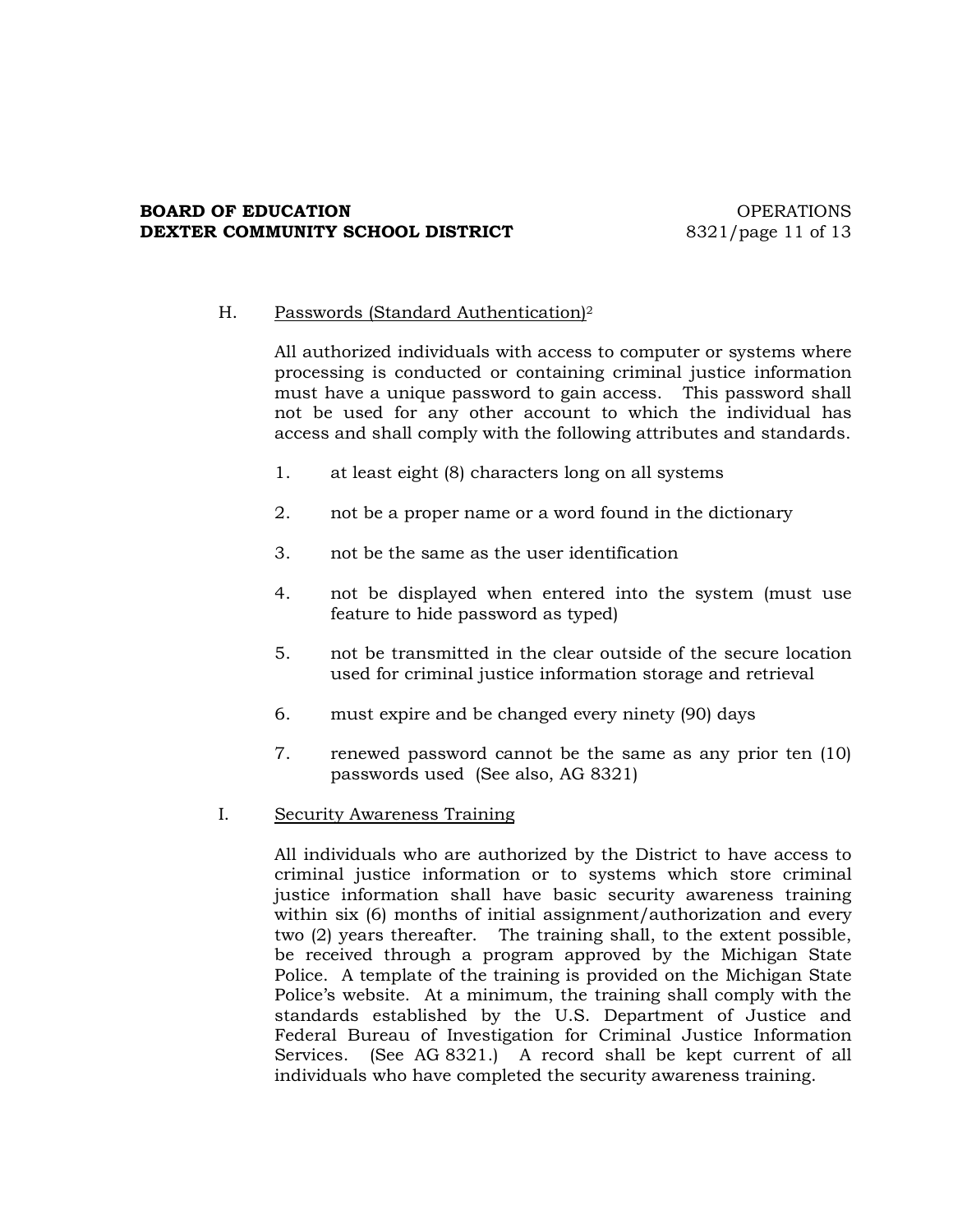#### **BOARD OF EDUCATION CONSUMING A REGISTER OF EXAMPLE ASSESSED ASSOCIATE** OPERATIONS **DEXTER COMMUNITY SCHOOL DISTRICT** 8321/page 12 of 13

## J. Secondary Dissemination of Information

If criminal history background information received from the Michigan State Police is released to another authorized agency under the sharing provision designated by The Revised School Code, a log of such releases shall be maintained and kept current indicating:

- 1. the date of release;
- 2. record disseminated;
- 3. method of sharing;
- 4. agency personnel that shared the CHRI;
- 5. the agency, and name of the individual at the agency, to which the information was released;
- 6. whether an authorization was obtained.

A log entry need not be kept if the receiving agency/entity is part of the primary information exchange agreements between the District and the Michigan State Police. A release form consenting to the sharing of CHRI shall be maintained at all relevant times.

If CHRI is received from another District or outside agency, an Internet Criminal History Access Tool (ICHAT) background check shall be performed to ensure the CHRI is based on personal identifying information, including the individual's name, sex, and date of birth, at a minimum.